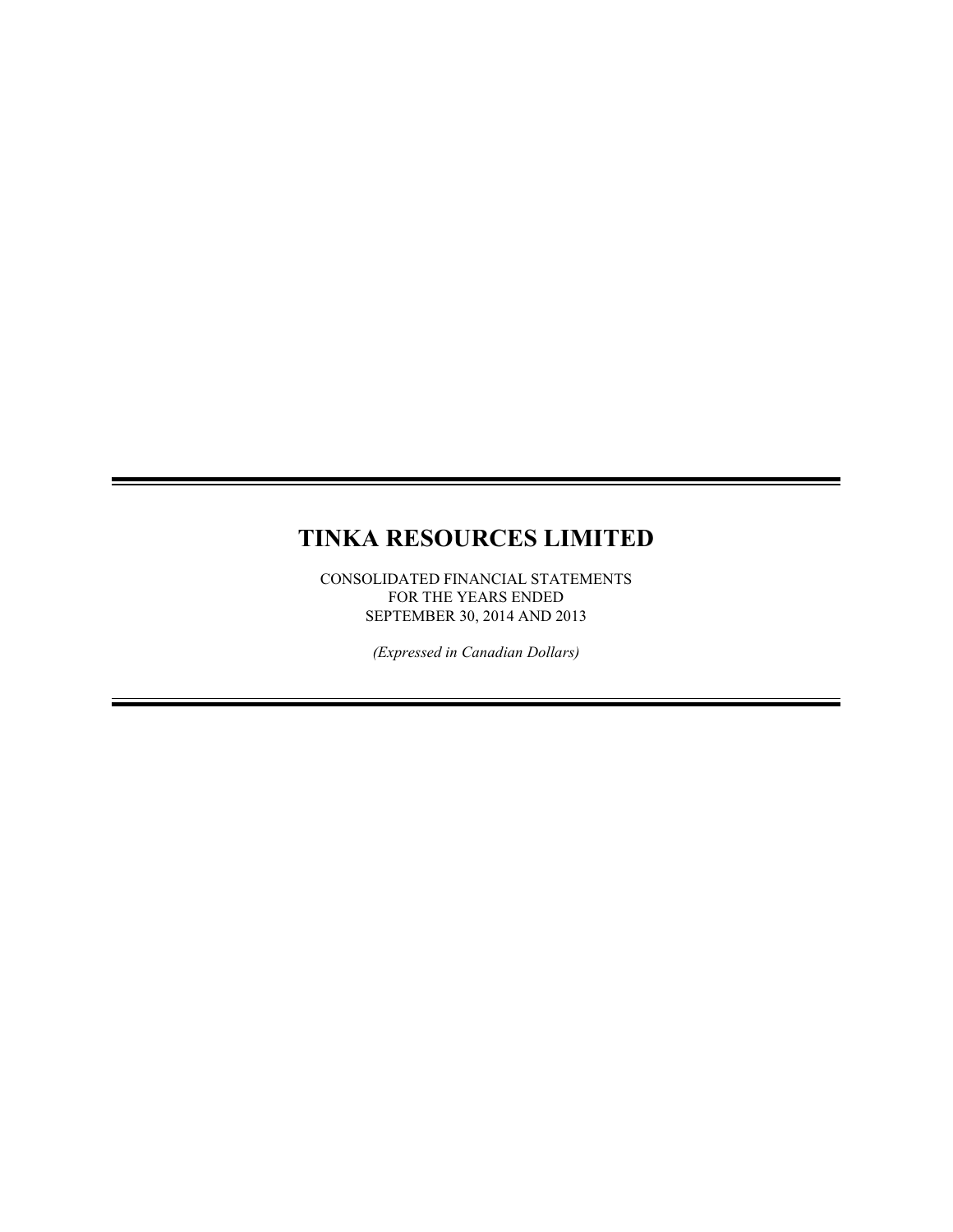# **Independent Auditor's Report**



To the Shareholders of Tinka Resources Limited

We have audited the accompanying consolidated financial statements of Tinka Resources Limited, which comprise the consolidated statements of financial position as at September 30, 2014 and September 30, 2013, and the consolidated statements of comprehensive loss, consolidated statements of changes in equity and consolidated statements of cash flows for the years ended September 30, 2014 and September 30, 2013, and a summary of significant accounting policies and other explanatory information.

## **Management's Responsibility for the Consolidated Financial Statements**

Management is responsible for the preparation and fair presentation of these consolidated financial statements in accordance with International Financial Reporting Standards, and for such internal control as management determines is necessary to enable the preparation of consolidated financial statements that are free from material misstatement, whether due to fraud or error.

## **Auditor's Responsibility**

Our responsibility is to express an opinion on these consolidated financial statements based on our audits. We conducted our audits in accordance with Canadian generally accepted auditing standards. Those standards require that we comply with ethical requirements and plan and perform the audit to obtain reasonable assurance about whether the consolidated financial statements are free from material misstatement.

An audit involves performing procedures to obtain audit evidence about the amounts and disclosures in the consolidated financial statements. The procedures selected depend on the auditor's judgment, including the assessment of the risks of material misstatement of the consolidated financial statements, whether due to fraud or error. In making those risk assessments, the auditor considers internal control relevant to the entity's preparation and fair presentation of the consolidated financial statements in order to design audit procedures that are appropriate in the circumstances, but not for the purpose of expressing an opinion on the effectiveness of the entity's internal control. An audit also includes evaluating the appropriateness of accounting policies used and the reasonableness of accounting estimates made by management, as well as evaluating the overall presentation of the consolidated financial statements.

We believe that the audit evidence we have obtained in our audits is sufficient and appropriate to provide a basis for our audit opinion.

## **Opinion**

In our opinion, the consolidated financial statements present fairly, in all material respects, the financial position of Tinka Resources Limited as at September 30, 2014 and September 30, 2013, and its financial performance and its cash flows for the years ended September 30, 2014 and September 30, 2013 in accordance with International Financial Reporting Standards.

Vancouver, B.C.

**D+H Group LLP Chartered Accountants** 10th Floor, 1333 West Broadway Vancouver, British Columbia Canada V6H 4C1

Telephone: 604 731 5881 Facsimile: 604 731 9923 Email: info@dhgroup.ca

www.DHgroup.ca A B.C. Limited Liability Partnership of Corporations

*"D&H Group LLP"*

January 21, 2015 **Chartered Accountants**

+<br>Understanding, Advising, Guiding

Member of BHD™ an Association of Independent Accounting Firms Located Across Canada and Internationally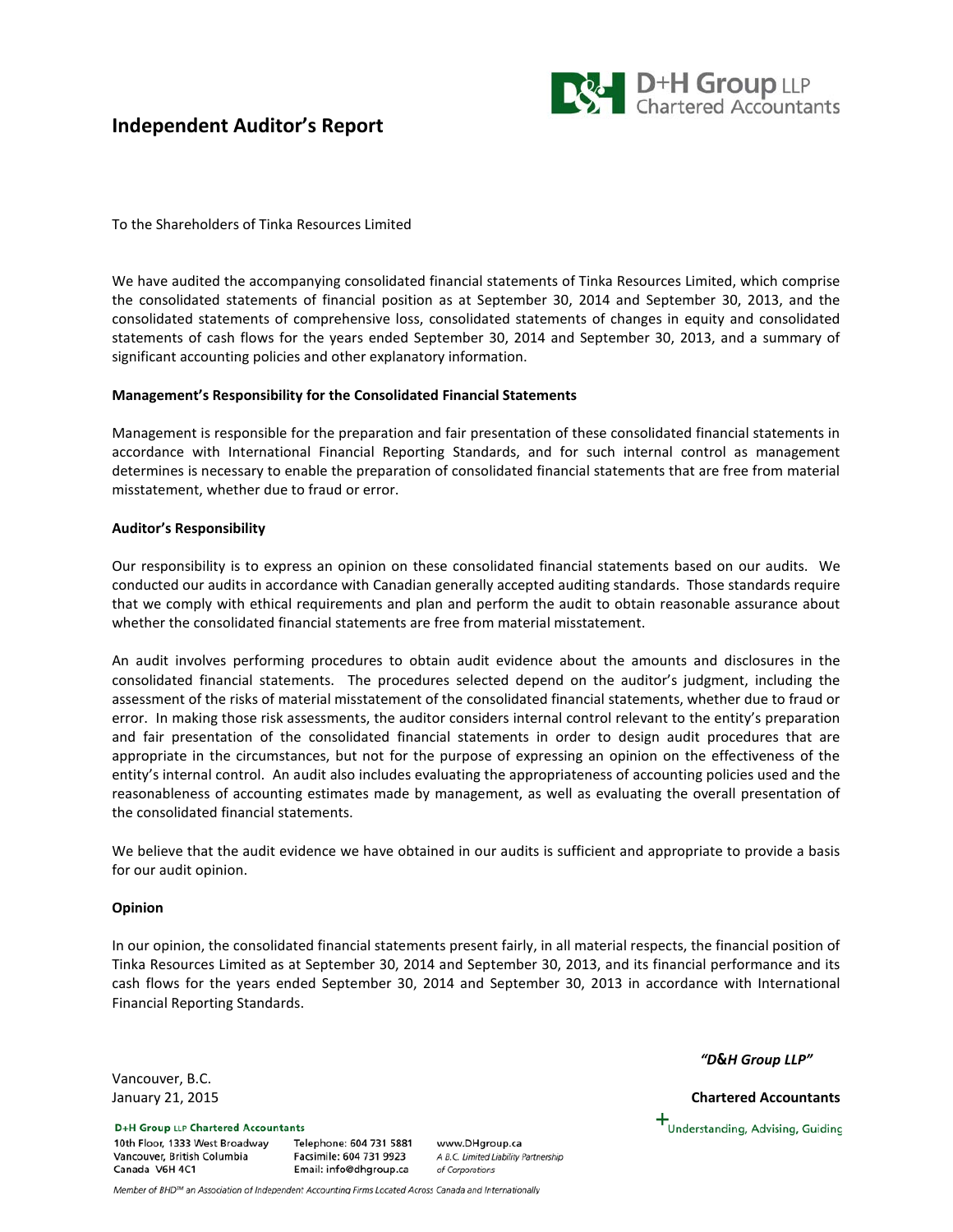# **TINKA RESOURCES LIMITED**

# **CONSOLIDATED STATEMENTS OF FINANCIAL POSITION**

*(Expressed in Canadian Dollars)*

|                                                                                                                               | <b>Note</b>       | September 30,<br>2014<br>\$               | September 30,<br>2013<br>s                         |
|-------------------------------------------------------------------------------------------------------------------------------|-------------------|-------------------------------------------|----------------------------------------------------|
| <b>ASSETS</b>                                                                                                                 |                   |                                           |                                                    |
| <b>Current assets</b><br>Cash<br>GST receivable<br>Amounts receivable<br>Prepaid expenses                                     |                   | 5,838,547<br>34,851<br>7,503<br>29,414    | 1,653,410<br>5,510<br>2,765<br>33,978              |
| <b>Total current assets</b>                                                                                                   |                   | 5,910,315                                 | 1,695,663                                          |
| <b>Non-current assets</b><br>Property, plant and equipment<br>Exploration and evaluation assets<br>Deferred share issue costs | 5<br>6<br>7(b)(i) | 66,565<br>13,722,113                      | 68,884<br>10,103,010<br>750                        |
| <b>Total non-current assets</b>                                                                                               |                   | 13,788,678                                | 10,172,644                                         |
| <b>TOTAL ASSETS</b>                                                                                                           |                   | 19,698,993                                | 11,868,307                                         |
| <b>LIABILITIES</b>                                                                                                            |                   |                                           |                                                    |
| <b>Current liabilities</b><br>Accounts payable and accrued liabilities                                                        | 8                 | 420,104                                   | 255,031                                            |
| <b>TOTAL LIABILITIES</b>                                                                                                      |                   | 420,104                                   | 255,031                                            |
| <b>SHAREHOLDERS' EQUITY</b><br>Share capital<br>Share-based payments reserve<br>Share subscriptions received<br>Deficit       | 7<br>7<br>7(b)(i) | 32,997,206<br>3,834,525<br>(17, 552, 842) | 21,843,670<br>3,275,237<br>242,240<br>(13,747,871) |
| <b>TOTAL SHAREHOLDERS' EQUITY</b>                                                                                             |                   | 19,278,889                                | 11,613,276                                         |
| TOTAL LIABILITIES AND SHAREHOLDERS' EQUITY                                                                                    |                   | 19,698,993                                | 11,868,307                                         |

 $\mathcal{L}_\mathcal{L} = \{ \mathcal{L}_\mathcal{L} = \{ \mathcal{L}_\mathcal{L} = \{ \mathcal{L}_\mathcal{L} = \{ \mathcal{L}_\mathcal{L} = \{ \mathcal{L}_\mathcal{L} = \{ \mathcal{L}_\mathcal{L} = \{ \mathcal{L}_\mathcal{L} = \{ \mathcal{L}_\mathcal{L} = \{ \mathcal{L}_\mathcal{L} = \{ \mathcal{L}_\mathcal{L} = \{ \mathcal{L}_\mathcal{L} = \{ \mathcal{L}_\mathcal{L} = \{ \mathcal{L}_\mathcal{L} = \{ \mathcal{L}_\mathcal{$ 

**Nature of Operations** - Note 1

**Events after the Reporting Period** - Note 13

These consolidated financial statements were approved for issue by the Board of Directors on January 21, 2015 and are signed on its behalf by:

*/s/ Graham Carman /s/ Nick DeMare* Graham Carman Director Director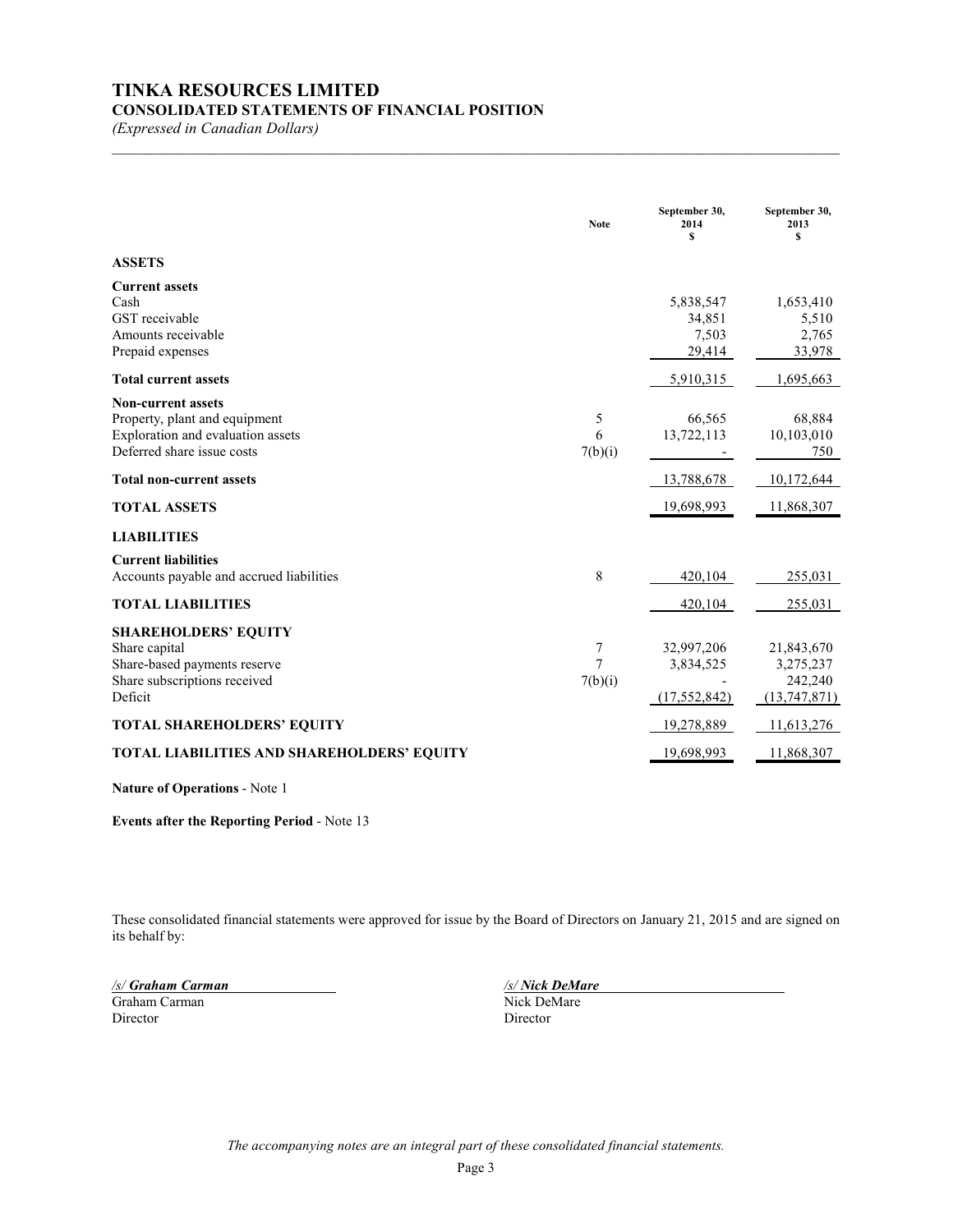# **TINKA RESOURCES LIMITED CONSOLIDATED STATEMENTS OF COMPREHENSIVE LOSS**

*(Expressed in Canadian Dollars)*

|                                                                          | <b>Note</b> | <b>Year Ended September 30</b> |             |  |
|--------------------------------------------------------------------------|-------------|--------------------------------|-------------|--|
|                                                                          |             | 2014                           | 2013        |  |
|                                                                          |             | \$                             | S           |  |
| <b>Expenses</b>                                                          |             |                                |             |  |
| Accounting and administration                                            | 8           | 55,653                         | 44,027      |  |
| Audit                                                                    |             | 30,015                         | 34,924      |  |
| Corporate development                                                    |             | 23,395                         | 81,119      |  |
| Depreciation                                                             |             | 3,135                          | 977         |  |
| General exploration                                                      |             | 19,569                         | 11,326      |  |
| Investment conferences                                                   |             | 15,289                         | 14,104      |  |
| Investor relations                                                       |             | 56,000                         | 59,500      |  |
| Legal                                                                    |             | 111,181                        | 51,977      |  |
| Management fees, severance and bonus                                     | 8           | 536,667                        | 120,000     |  |
| Office                                                                   |             | 97,291                         | 90,351      |  |
| Professional fees                                                        | 8           | 119,616                        | 144,511     |  |
| Regulatory                                                               |             | 17,957                         | 15,776      |  |
| Rent                                                                     | 8           | 54,700                         | 42,402      |  |
| Salaries, wages and benefits                                             |             | 285,004                        | 284,775     |  |
| Shareholder costs                                                        |             | 17,957                         | 25,262      |  |
| Share-based compensation                                                 | 7(d), 8     | 545,858                        | 1,422,755   |  |
| Transfer agent                                                           |             | 13,563                         | 10,985      |  |
| Travel and related                                                       |             | 112,004                        | 146,827     |  |
|                                                                          |             | 2,114,854                      | 2,601,598   |  |
| Loss before other items                                                  |             | (2,114,854)                    | (2,601,598) |  |
| <b>Other items</b>                                                       |             |                                |             |  |
| Interest income                                                          |             | 23,267                         | 16,837      |  |
| Foreign exchange gain (loss)                                             |             | 165,303                        | (83, 480)   |  |
| Gain on disposal of property, plant and equipment                        |             |                                | 12,795      |  |
| Write-off of equipment                                                   | 5           | (861)                          |             |  |
| Impairment of exploration and evaluation assets                          | 6           | (1,877,826)                    |             |  |
|                                                                          |             | (1,690,117)                    | (53, 848)   |  |
| Net loss and comprehensive loss for the year                             |             | (3,804,971)                    | (2,655,446) |  |
| Loss per share - basic and diluted                                       |             | \$(0.04)                       | \$(0.04)    |  |
| Weighted average number of common shares outstanding - basic and diluted |             | 86,607,212                     | 75,112,958  |  |

 $\mathcal{L}_\text{max} = \mathcal{L}_\text{max} = \mathcal{L}_\text{max} = \mathcal{L}_\text{max} = \mathcal{L}_\text{max} = \mathcal{L}_\text{max} = \mathcal{L}_\text{max} = \mathcal{L}_\text{max} = \mathcal{L}_\text{max} = \mathcal{L}_\text{max} = \mathcal{L}_\text{max} = \mathcal{L}_\text{max} = \mathcal{L}_\text{max} = \mathcal{L}_\text{max} = \mathcal{L}_\text{max} = \mathcal{L}_\text{max} = \mathcal{L}_\text{max} = \mathcal{L}_\text{max} = \mathcal{$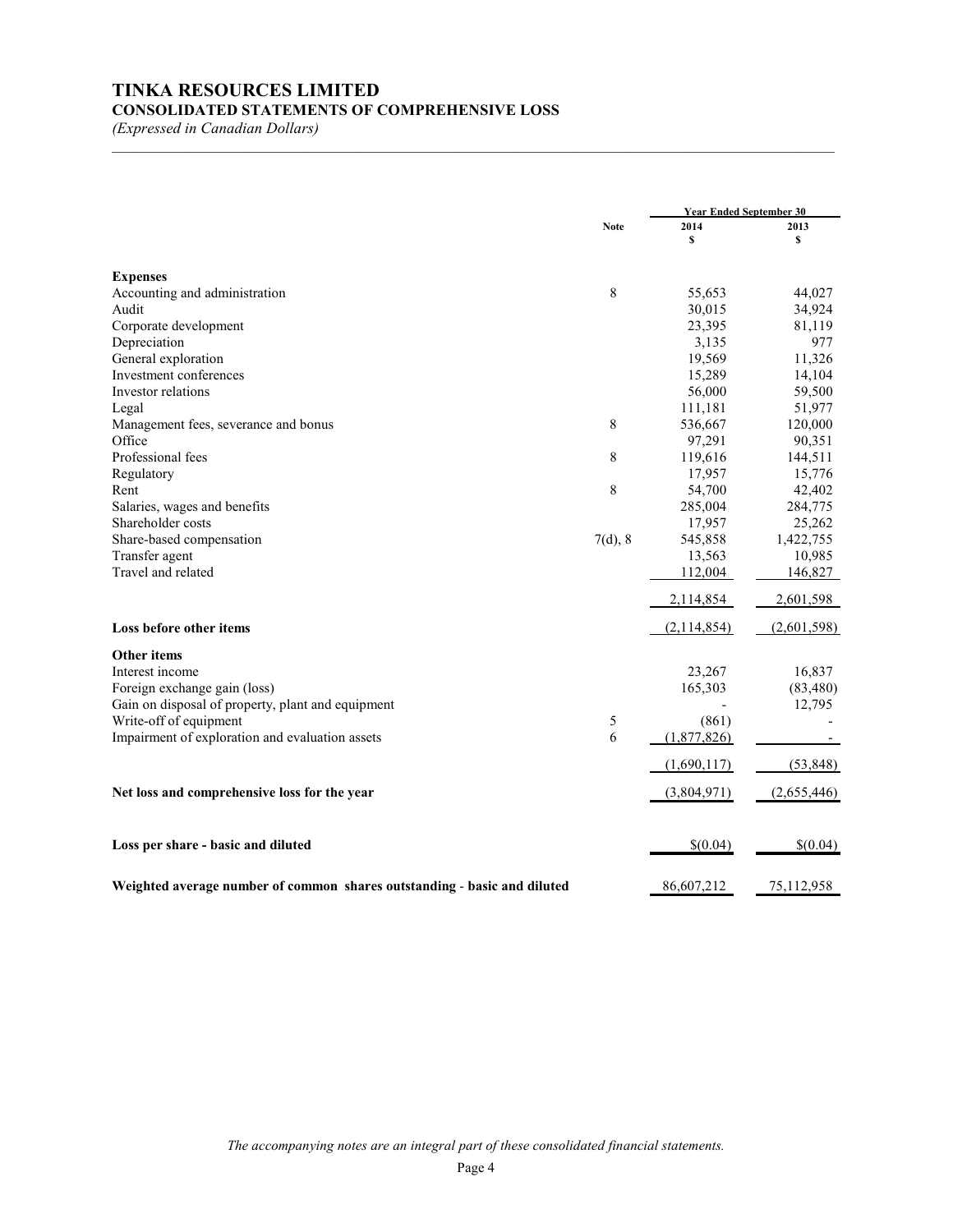# **TINKA RESOURCES LIMITED CONSOLIDATED STATEMENTS OF CHANGES IN EQUITY**

*(Expressed in Canadian Dollars)*

|                                       | Year Ended September 30, 2014 |                      |                                                              |                                                       |                |                      |
|---------------------------------------|-------------------------------|----------------------|--------------------------------------------------------------|-------------------------------------------------------|----------------|----------------------|
|                                       |                               | <b>Share Capital</b> |                                                              |                                                       |                |                      |
|                                       | Number of<br><b>Shares</b>    | Amount<br>S          | <b>Share-Based</b><br><b>Payments</b><br><b>Reserve</b><br>s | <b>Share</b><br><b>Subscriptions</b><br>Received<br>S | Deficit<br>s   | Total<br>Equity<br>S |
| <b>Balance at September 30, 2013</b>  | 78,116,664                    | 21,843,670           | 3,275,237                                                    | 242,240                                               | (13,747,871)   | 11,613,276           |
| Common shares issued for:             |                               |                      |                                                              |                                                       |                |                      |
| Acquisition                           | 6,131,094                     | 1,961,950            |                                                              |                                                       |                | 1,961,950            |
| Cash - private placements             | 31,603,971                    | 9,314,226            |                                                              | (242, 240)                                            |                | 9,071,986            |
| Cash - exercise of share options      | 80,000                        | 21,600               |                                                              |                                                       |                | 21,600               |
| Finder's fees                         | 91,000                        | 18,018               | 7,007                                                        |                                                       |                | 25,025               |
| Share issue costs                     |                               | (179,095)            | 12,108                                                       |                                                       |                | (166,987)            |
| Share-based compensation              |                               |                      | 557,010                                                      |                                                       |                | 557,010              |
| Transfer on exercise of share options |                               | 16,837               | (16, 837)                                                    |                                                       |                |                      |
| Net loss                              |                               |                      |                                                              |                                                       | (3,804,971)    | (3,804,971)          |
| <b>Balance at September 30, 2014</b>  | 116,022,729                   | 32,997,206           | 3,834,525                                                    |                                                       | (17, 552, 842) | 19,278,889           |

 $\mathcal{L}_\text{max} = \mathcal{L}_\text{max} = \mathcal{L}_\text{max} = \mathcal{L}_\text{max} = \mathcal{L}_\text{max} = \mathcal{L}_\text{max} = \mathcal{L}_\text{max} = \mathcal{L}_\text{max} = \mathcal{L}_\text{max} = \mathcal{L}_\text{max} = \mathcal{L}_\text{max} = \mathcal{L}_\text{max} = \mathcal{L}_\text{max} = \mathcal{L}_\text{max} = \mathcal{L}_\text{max} = \mathcal{L}_\text{max} = \mathcal{L}_\text{max} = \mathcal{L}_\text{max} = \mathcal{$ 

|                                       | Year Ended September 30, 2013 |                      |                                                               |                                                        |                     |                               |
|---------------------------------------|-------------------------------|----------------------|---------------------------------------------------------------|--------------------------------------------------------|---------------------|-------------------------------|
|                                       |                               | <b>Share Capital</b> |                                                               |                                                        |                     |                               |
|                                       | Number of<br><b>Shares</b>    | Amount<br>S          | <b>Share-Based</b><br><b>Payments</b><br><b>Reserve</b><br>\$ | <b>Share</b><br><b>Subscriptions</b><br>Received<br>\$ | <b>Deficit</b><br>S | <b>Total</b><br><b>Equity</b> |
| <b>Balance at September 30, 2012</b>  | 70,422,899                    | 16,609,518           | 2,153,851                                                     |                                                        | (11,092,425)        | 7,670,944                     |
| Common shares issued for:             |                               |                      |                                                               |                                                        |                     |                               |
| Cash - private placements             | 6,030,265                     | 4,825,725            |                                                               |                                                        |                     | 4,825,725                     |
| Cash - exercise of share options      | 1,635,000                     | 430,400              |                                                               |                                                        |                     | 430,400                       |
| Cash - exercise of warrants           | 28,500                        | 28,500               |                                                               |                                                        |                     | 28,500                        |
| Share issue costs                     |                               | (453,798)            | 101,956                                                       |                                                        |                     | (351, 842)                    |
| Share-based compensation              |                               |                      | 1,422,755                                                     |                                                        |                     | 1,422,755                     |
| Transfer on exercise of share options |                               | 403,325              | (403, 325)                                                    |                                                        |                     |                               |
| Share subscriptions received          |                               |                      |                                                               | 242,240                                                |                     | 242,240                       |
| Net loss                              |                               |                      |                                                               |                                                        | (2,655,446)         | (2,655,446)                   |
| <b>Balance at September 30, 2013</b>  | 78,116,664                    | 21,843,670           | 3,275,237                                                     | 242,240                                                | (13, 747, 871)      | 11,613,276                    |

*The accompanying notes are an integral part of these consolidated financial statements.*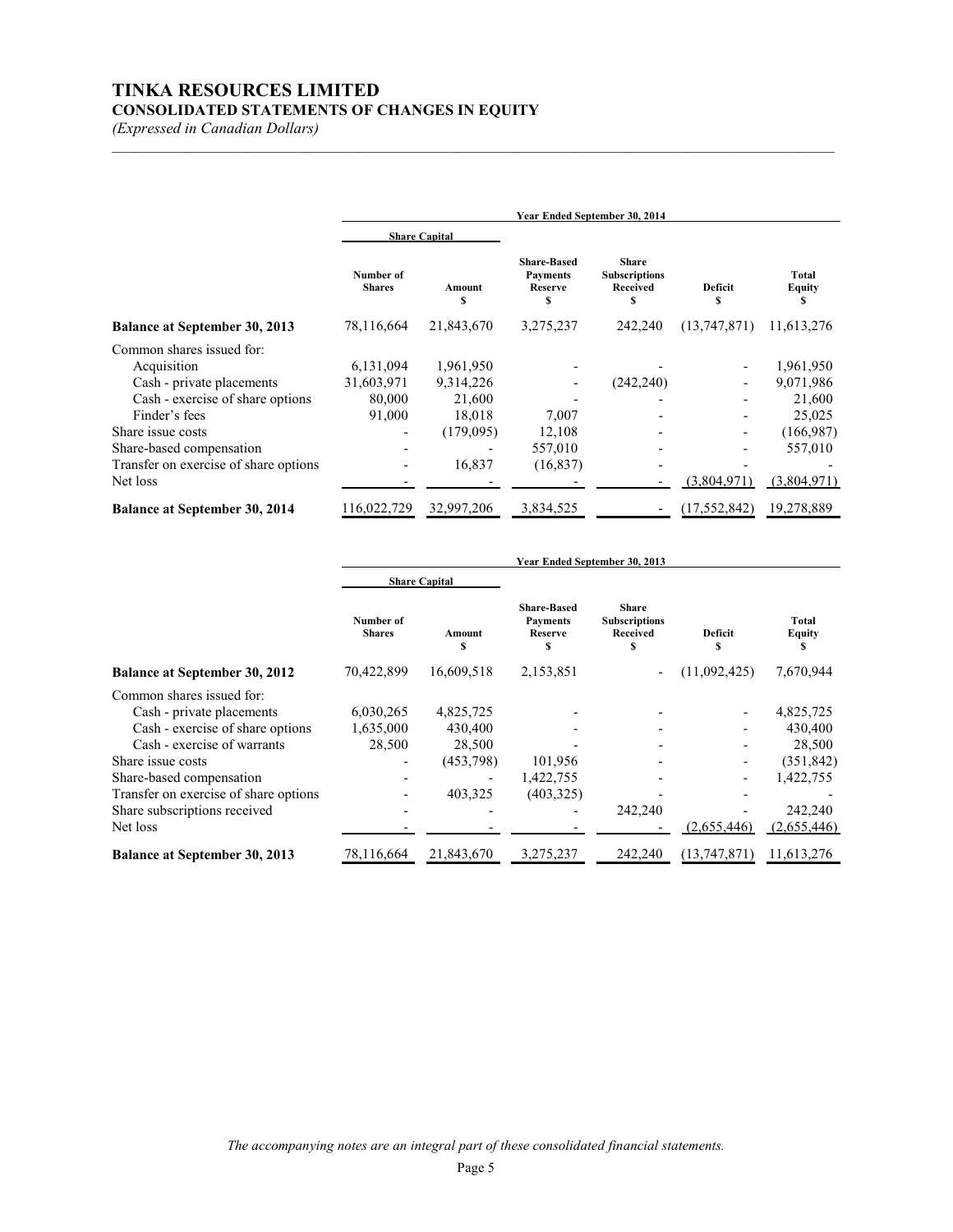# **TINKA RESOURCES LIMITED CONSOLIDATED STATEMENTS OF CASH FLOWS**

*(Expressed in Canadian Dollars)*

|                                                         | <b>Year Ended September 30.</b> |             |
|---------------------------------------------------------|---------------------------------|-------------|
|                                                         | 2014<br>\$                      | 2013<br>s   |
| <b>Operating activities</b>                             |                                 |             |
| Net loss for the year                                   | (3,804,971)                     | (2,655,446) |
| Adjustments for:                                        |                                 |             |
| Depreciation                                            | 3,135                           | 977         |
| Share-based compensation                                | 545,858                         | 1,422,755   |
| Impairment of exploration and evaluation assets         | 1,877,826                       |             |
| Gain on disposal of property, plant and equipment       |                                 | (12,795)    |
| Write-off of equipment                                  | 861                             |             |
|                                                         | (1,377,291)                     | (1,244,509) |
| Changes in non-cash working capital items:              |                                 |             |
| (Increase) decrease in GST receivable                   | (29, 341)                       | 5,025       |
| Increase in amounts receivable                          | (4,738)                         | (1,780)     |
| Decrease (increase) in prepaid expenses                 | 4,564                           | (6,706)     |
| Increase in accounts payable and accrued liabilities    | 69,515                          | 27,463      |
|                                                         | 40,000                          | 24,002      |
| Net cash used in operating activities                   | (1,337,291)                     | (1,220,507) |
| <b>Investing activities</b>                             |                                 |             |
| Cash acquired on Acquisition                            | 23,566                          |             |
| Advances to Darwin prior to Acquisition                 | (52, 870)                       |             |
| Expenditures on exploration and evaluation assets       | (3,400,642)                     | (4,499,571) |
| Additions to property, plant and equipment              |                                 | (33, 586)   |
| Proceeds from disposal of property, plant and equipment |                                 | 12,795      |
| Net cash used in investing activities                   | (3,429,946)                     | (4,520,362) |
| <b>Financing activities</b>                             |                                 |             |
| Issuance of common shares                               | 9,093,586                       | 5,284,625   |
| Share issue costs                                       | (141,212)                       | (352, 592)  |
| Share subscriptions received                            |                                 | 242,240     |
| Net cash generated from financing activities            | 8,952,374                       | 5,174,273   |
| Net change in cash                                      | 4,185,137                       | (566, 596)  |
| Cash at beginning of year                               | 1,653,410                       | 2,220,006   |
| Cash at end of year                                     | 5,838,547                       | 1,653,410   |

\_\_\_\_\_\_\_\_\_\_\_\_\_\_\_\_\_\_\_\_\_\_\_\_\_\_\_\_\_\_\_\_\_\_\_\_\_\_\_\_\_\_\_\_\_\_\_\_\_\_\_\_\_\_\_\_\_\_\_\_\_\_\_\_\_\_\_\_\_\_\_\_\_\_\_\_\_\_\_\_\_\_\_\_\_\_\_\_\_\_\_\_\_\_\_\_\_\_\_\_\_\_\_

**Supplemental cash flow information** - See Note 12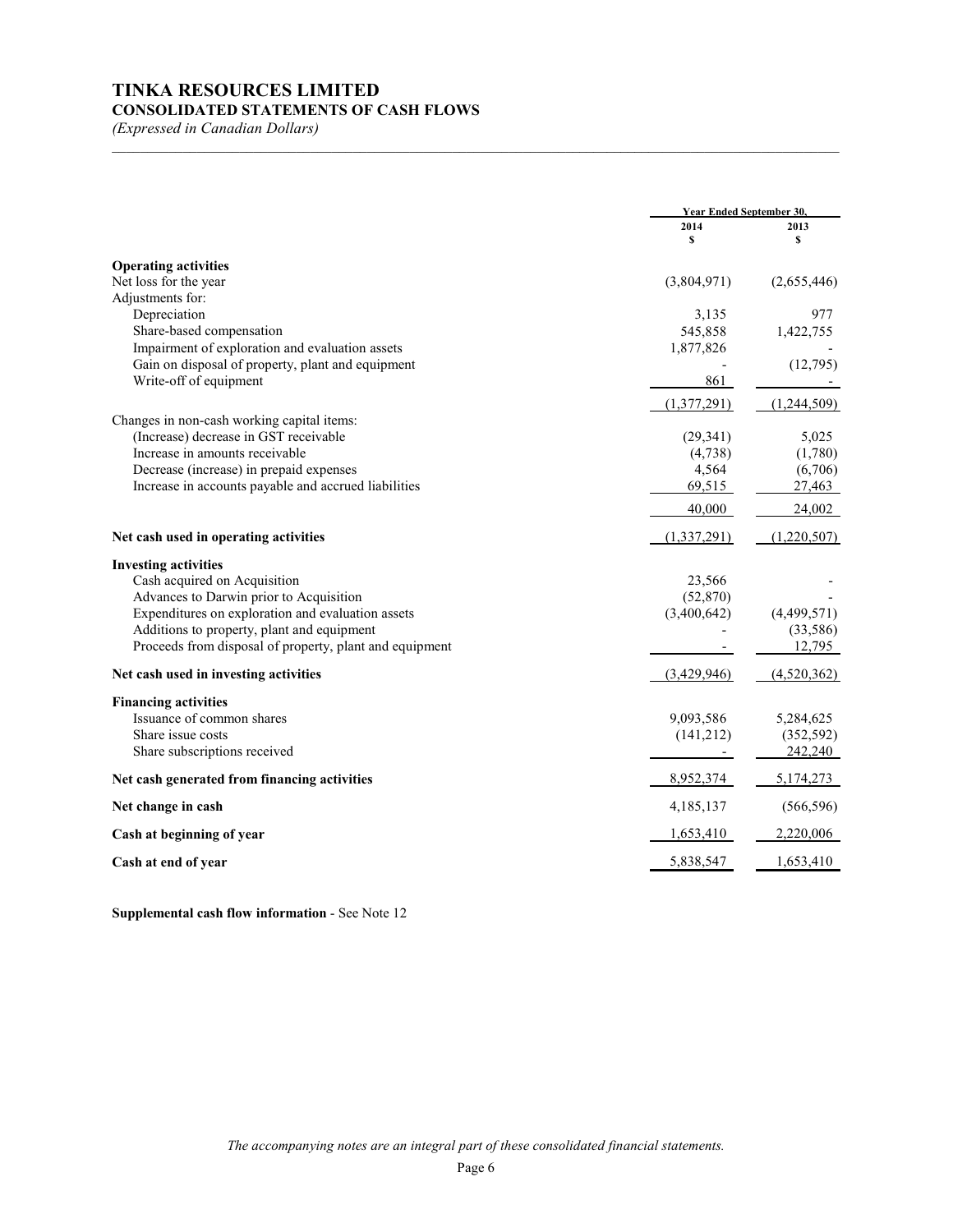#### **1. Nature of Operations**

Tinka Resources Limited (the "Company") was incorporated on September 15, 1987 under the provisions of the Company Act (British Columbia). The Company is listed and traded on the TSX Venture Exchange ("TSXV") under the symbol "TK". The Company's principal office is located at #1305 - 1090 West Georgia Street, Vancouver, British Columbia, V6E 3V7 Canada.

**\_\_\_\_\_\_\_\_\_\_\_\_\_\_\_\_\_\_\_\_\_\_\_\_\_\_\_\_\_\_\_\_\_\_\_\_\_\_\_\_\_\_\_\_\_\_\_\_\_\_\_\_\_\_\_\_\_\_\_\_\_\_\_\_\_\_\_\_\_\_\_\_\_\_\_\_\_\_\_\_\_\_\_\_\_\_\_\_\_\_\_\_\_**

The Company is a junior mineral exploration company currently engaged in the acquisition and exploration of precious and base metals on mineral properties located in Peru. On the basis of information to date, the Company has not yet determined whether these properties contain economically recoverable ore reserves. The underlying value of the mineral resource interests is entirely dependent on the existence of economically recoverable reserves, the ability of the Company to obtain the necessary financing to complete development and upon future profitable production. Mineral resource interests represent costs incurred to date, less amounts amortized and/or written off, and do not necessarily represent present or future values.

As at September 30, 2014 the Company had cash of \$5,838,547 and working capital in the amount of \$5,490,211. These consolidated financial statements have been prepared on a going concern basis which assumes that the Company will be able to realize its assets and discharge its liabilities in the normal course of business operations for the foreseeable future. The Company's ability to continue as a going concern is dependent upon the ability of the Company to obtain the necessary financing to develop properties and to establish future profitable production. To date the Company has not earned significant revenues and is considered to be in the exploration stage. The Company's operations are funded from equity financings which are dependent upon many external factors and may be difficult to impossible to secure or raise when required. Management considers that the Company has sufficient financial resources to maintain its core operations and existing mineral resource interests for the next twelve months. The Company will require additional equity financing to continue exploration and drilling activities on its mineral property interests in Peru and to fund ongoing corporate and administrative costs. While the Company has been successful in securing financings in the past, there can be no assurance that it will be able to do so in the future.

#### **2. Basis of Preparation**

#### *Statement of Compliance*

These consolidated financial statements have been prepared in accordancewith International Financial Reporting Standards, ("IFRS") as issued by the International Accounting Standards Board ("IASB") and interpretations of the IFRS Interpretations Committee ("IFRIC").

#### *Basis of Measurement*

The Company's consolidated financial statements have been prepared on the historical cost basis except for the revaluation of certain financial assets and financial liabilities to fair value.

#### *Details of the Group*

In addition to the Company, the consolidated financial statements include all subsidiaries. Subsidiaries are all corporations over which the Company is able, directly or indirectly, to control financial and operating policies, which is the authority usually connected with holding majority voting rights. Subsidiaries are fully consolidated from the date on which control is acquired by the Company. Inter-company transactions and balances are eliminated upon consolidation. They are deconsolidated from the date that control by the Company ceases.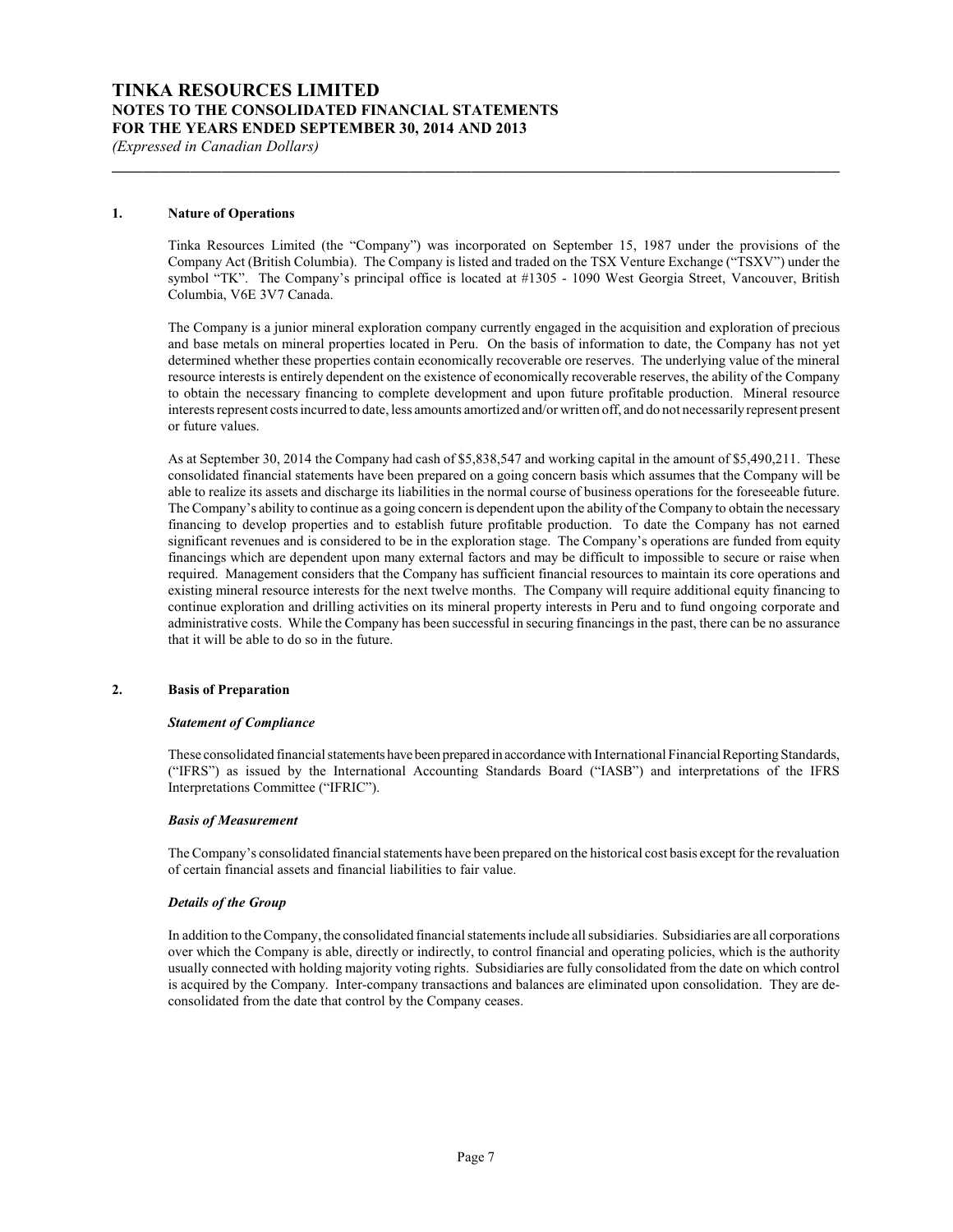### **2. Basis of Preparation** (continued)

As at September 30, 2014 and 2013 the subsidiaries of the Company are as follows:

|                               |          |                       | <b>Ownership Interest</b> |
|-------------------------------|----------|-----------------------|---------------------------|
| Company                       | Location | September 30,<br>2014 | September 30,<br>2013     |
| Darwin Resources Corp.        | Canada   | $100\%$               | $0\%$                     |
| Tinka Resources S.A.C. (Peru) | Peru     | $100\%$               | 100%                      |
| Darwin Peru S.A.C.            | Peru     | $100\%$               | $0\%$                     |

**\_\_\_\_\_\_\_\_\_\_\_\_\_\_\_\_\_\_\_\_\_\_\_\_\_\_\_\_\_\_\_\_\_\_\_\_\_\_\_\_\_\_\_\_\_\_\_\_\_\_\_\_\_\_\_\_\_\_\_\_\_\_\_\_\_\_\_\_\_\_\_\_\_\_\_\_\_\_\_\_\_\_\_\_\_\_\_\_\_\_\_\_\_**

See also Note 4.

#### **3. Summary of Significant Accounting Policies**

#### *Critical Judgments and Sources of Estimation Uncertainty*

The preparation of these consolidated financial statements requires management to make certain estimates, judgments and assumptions that affect the reported amounts of assets and liabilities at the date of the consolidated financial statements and reported amounts of expenses during the reporting period. Actual outcomes could differ from these estimates. These financial statements include estimates which, by their nature, are uncertain. The impacts of such estimates are pervasive throughout the financial statements, and may require accounting adjustments based on future occurrences. Revisions to accounting estimates are recognized in the period in which the estimate is revised and future periods if the revision affects both current and future periods. These estimates are based on historical experience, current and future economic conditions and other factors, including expectations of future events that are believed to be reasonable under the circumstances.

#### *Critical Judgments*

The following are critical judgments that management has made in the process of applying accounting policies and that have the most significant effect on the amounts recognized in the financial statements:

- (i) The determination of categories of financial assets and financial liabilities has been identified as an accounting policy which involves judgments or assessments made by management.
- (ii) Management is required to assess the functional currency of each entity of the Company. In concluding that the Canadian dollar is the functional currency of the parent and its subsidiary companies, management considered the currency that mainly influences the cost of providing goods and services in each jurisdiction in which the Company operates. As no single currency was clearly dominant the Company also considered secondary indicators including the currency in which funds from financing activities are denominated and the currency in which funds are retained.
- (iii) Management is required to assess impairment in respect of intangible exploration and evaluation assets. The triggering events are defined in IFRS 6. In making the assessment, management is required to make judgments on the status of each project and the future plans towards finding commercial reserves. The nature of exploration and evaluation activity is such that only a proportion of projects are ultimately successful and some assets are likely to become impaired in future periods.

Management has determined that impairment indicators were present in respect of certain exploration and evaluation assets and, as a result, an impairment test was performed. See also Note 6.

(iv) Although, the Company takes steps to verify title to exploration and evaluation assets in which it has an interest, these procedures do not guarantee the Company's title. Such properties may be subject to prior agreements or transfers and title may be affected by undetected defects.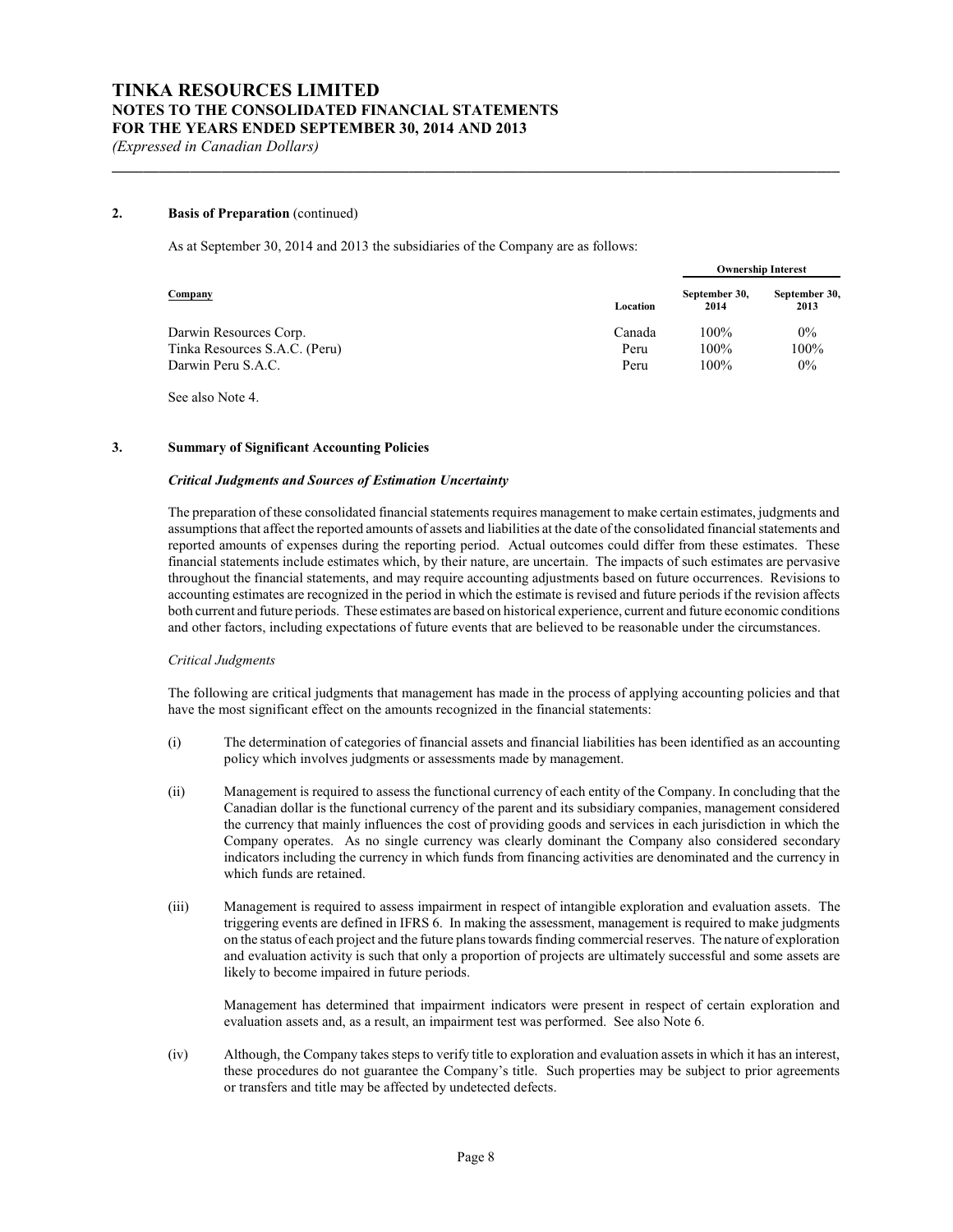#### **3. Summary of Significant Accounting Policies** (continued)

#### *Estimation Uncertainty*

The following are key assumptions concerning the future and other key sources of estimation uncertainty that have a significant risk of resulting in a material adjustment to the carrying amount of assets and liabilities within the next financial year:

**\_\_\_\_\_\_\_\_\_\_\_\_\_\_\_\_\_\_\_\_\_\_\_\_\_\_\_\_\_\_\_\_\_\_\_\_\_\_\_\_\_\_\_\_\_\_\_\_\_\_\_\_\_\_\_\_\_\_\_\_\_\_\_\_\_\_\_\_\_\_\_\_\_\_\_\_\_\_\_\_\_\_\_\_\_\_\_\_\_\_\_\_\_**

- (i) Provisions for income taxes are made using the best estimate of the amount expected to be paid based on a qualitative assessment of all relevant factors. The Company reviews the adequacy of these provisions at the end of the reporting period. However, it is possible that at some future date an additional liability could result from audits by taxing authorities. Where the final outcome of these tax-related matters is different from the amounts that were originally recorded, such differences will affect the tax provisions in the period in which such determination is made.
- (ii) The assessment of any impairment of evaluation and exploration assets, and property, plant and equipment is dependent upon estimates of the recoverable amount that take into account factors such as reserves, economic and market conditions and the useful lives of assets. In fiscal 2014, as a result of this assessment, management carried out an impairment test on the Company's Suriloma property and an impairment charge of \$1,877,826 was made.

#### *Cash and Cash Equivalents*

Cash includes cash in bank and demand deposits. Cash equivalents include short-term, highly liquid investments that are readily convertible to known amounts of cash and which are subject to an insignificant risk of change in value. The Company is not exposed to significant credit or interest rate risk although cash is held in excess of federally insured limits with a major financial institution. At September 30, 2014 and 2013, the Company did not have any cash equivalents.

#### *Amounts Receivable*

Receivables are recognized initially at fair value and subsequently measured at amortized cost using the effective interest method, less provision for impairment. Receivables are classified as loans and receivables. A provision for impairment of receivables is established when there is objective evidence that the Company will not be able to collect all amounts due according to the original terms of the receivables.

#### *Accounts Payable and Accrued Liabilities*

Payables are obligations to pay for materials or services that have been acquired in the ordinary course of business from suppliers. Payables are classified as current liabilities if payment is due within one year or less (or in the normal operating cycle of the business if longer). If not, they are presented as non-current liabilities.

Payables are classified as other financial liabilities initially at fair value and subsequently measured at amortized cost using the effective interest method.

#### *Exploration and Evaluation Assets*

The Company is in the exploration stage with respect to its investment in exploration and evaluation assets and, accordingly, follows the practice of capitalizing all costs relating to the acquisition of, exploration for and development of mineral properties and crediting all proceeds received against the cost of the related properties. Such costs include, but are not exclusive to, geological and geophysical studies, exploratory drilling and sampling. At such time as commercial production commences, these costs will be charged to operations on a unit-of-production method based on proven and probable reserves. The aggregate costs related to abandoned mineral properties are charged to operations at the time of any abandonment, or when it has been determined that there is evidence of a permanent impairment. An impairment charge relating to a mineral property is subsequently reversed when new exploration results or actual or potential proceeds on sale or farmout of the property result in a revised estimate of the recoverable amount, but only to the extent that this does not exceed the original carrying value of the property that would have resulted if no impairment had been recognized.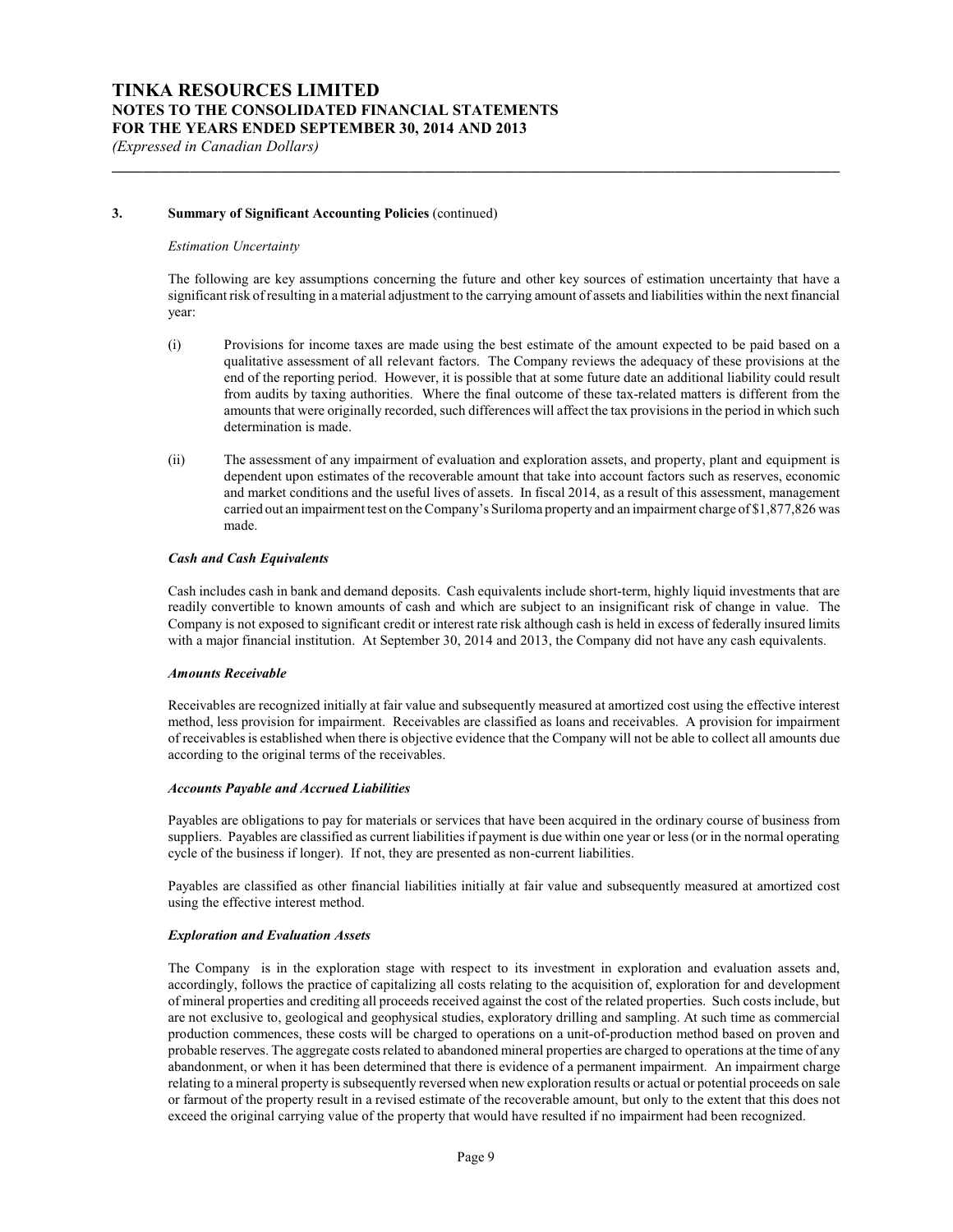### **3. Summary of Significant Accounting Policies** (continued)

The recoverability of amounts shown for exploration and evaluation assets is dependent upon the discoveryof economically recoverable reserves, the ability of the Company to obtain financing to complete development of the properties, and on future production or proceeds of disposition.

**\_\_\_\_\_\_\_\_\_\_\_\_\_\_\_\_\_\_\_\_\_\_\_\_\_\_\_\_\_\_\_\_\_\_\_\_\_\_\_\_\_\_\_\_\_\_\_\_\_\_\_\_\_\_\_\_\_\_\_\_\_\_\_\_\_\_\_\_\_\_\_\_\_\_\_\_\_\_\_\_\_\_\_\_\_\_\_\_\_\_\_\_\_**

The Company recognizes in income costs recovered on mineral properties when amounts received or receivable are in excess of the carrying amount.

Once the technical feasibility and commercial viability of the extraction of mineral resources in an area of interest are demonstrable, exploration and evaluation assets attributable to that area of interest are first tested for impairment and then reclassified to mining property and development assets.

The Company also accounts for foreign value added taxes as part of deferred costs. These amounts are treated as a reduction in the carrying costs of exploration and evaluation assets as they are recovered.

All capitalized exploration and evaluation expenditure is monitored for indications of impairment. Where a potential impairment is indicated, assessments are performed for each area of interest. To the extent that exploration expenditure is not expected to be recovered, it is charged to the results of operations.

#### *Property, Plant and Equipment*

Property, plant and equipment are carried at cost, less accumulated depreciation and accumulated impairment losses.

The cost of an item of property, plant and equipment consists of the purchase price, any costs directly attributable to bringing the asset to the location and condition necessary for its intended use and an initial estimate of the costs of dismantling and removing the item and restoring the site on which it is located.

Property, plant and equipment are depreciated annually on a straight-line basis over the estimated useful life of the assets, at a rate of between 20% and 25% for office furniture and equipment and vehicles.

An item of property, plant and equipment is derecognized upon disposal or when no future economic benefits are expected to arise from the continued use of the asset. Any gain or loss arising on disposal of the asset, determined as the difference between the net disposal proceeds and the carrying amount of the asset, is recognized in profit or loss in the consolidated statement of comprehensive income or loss.

Where an item of plant and equipment comprises major components with different useful lives, the components are accounted for as separate items of plant and equipment. Expenditures incurred to replace a component of an item of plant and equipment that is accounted for separately, including major inspection and overhaul expenditures are capitalized.

The Company compares the carrying value of property, plant and equipment to estimated net recoverable amounts, based on estimated future cash flows, to determine whether there is any indication of impairment whenever events or circumstances warrant

#### *Impairment of Assets*

At each financial position reporting date, the carrying amounts of the Company's assets are reviewed to determine whether there is any indication that those assets are impaired. If any such indication exists, the recoverable amount of the asset is estimated in order to determine the extent of the impairment, if any. Where the asset does not generate cash flows that are independent from other assets, the Company estimates the recoverable amount of the cash-generating unit to which the asset belongs.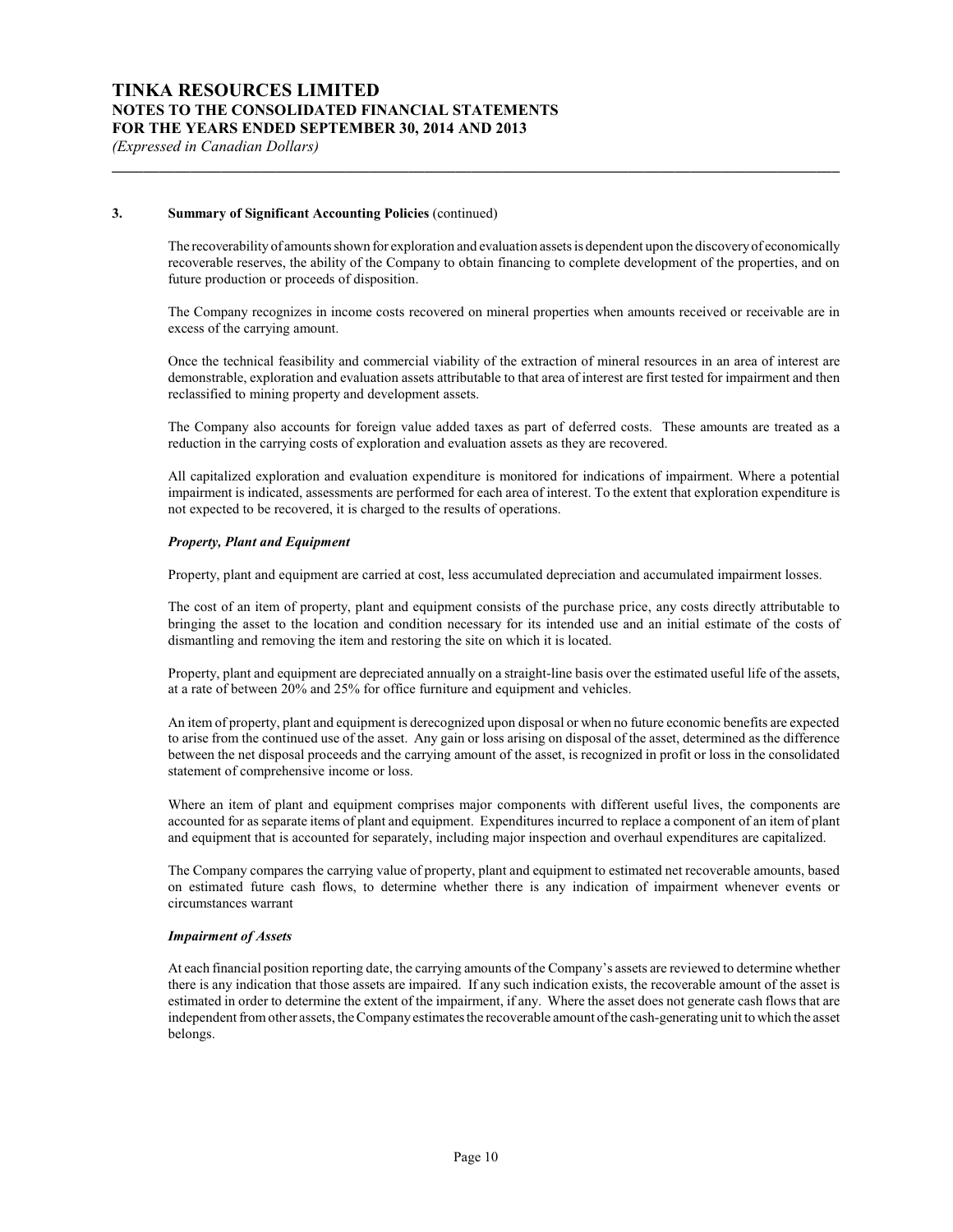### **3. Summary of Significant Accounting Policies** (continued)

An asset's recoverable amount is the higher of fair value less costs to sell and value in use. Fair value is determined as the amount that would be obtained from the sale of the asset in an arm's length transaction between knowledgeable and willing parties. In assessing value in use, the estimated future cash flows are discounted to their present value using a pre-tax discount rate that reflects current market assessments of the time value of money and the risks specific to the asset. If the recoverable amount of an asset or cash generating unit is estimated to be less than its carrying amount, the carrying amount of the asset is reduced to its recoverable amount and the impairment loss is recognized in the profit or loss for the period.

**\_\_\_\_\_\_\_\_\_\_\_\_\_\_\_\_\_\_\_\_\_\_\_\_\_\_\_\_\_\_\_\_\_\_\_\_\_\_\_\_\_\_\_\_\_\_\_\_\_\_\_\_\_\_\_\_\_\_\_\_\_\_\_\_\_\_\_\_\_\_\_\_\_\_\_\_\_\_\_\_\_\_\_\_\_\_\_\_\_\_\_\_\_**

Where an impairment loss subsequently reverses, the carrying amount of the asset (or cash-generating unit) is increased to the revised estimate of its recoverable amount, so that the increased carrying amount does not exceed the carrying amount that would have been determined had no impairment loss been recognized for the asset (or cash-generating unit) in prior years. A reversal of an impairment loss is recognized immediately in profit or loss.

#### *Decommissioning Provision*

An obligation to incur restoration, rehabilitation and environmental costs arises when environmental disturbance is caused by the exploration, development or ongoing production of a mineral interest by or on behalf of the Company. Costs for restoration of site damage which is created on an ongoing basis during exploration and evaluation are provided for at their net present values and charged against profits in the period such exploration and evaluation occurs. Discount rates using a risk-free rate that reflects the time value of money are used to calculate the net present value. The related liability is adjusted for each period for the unwinding of the discount rate and for changes to the current market-based discount rate, amount or timing of the underlying cash flows needed to settle the obligation. As at September 30, 2014 and 2013 the Company does not have any decommissioning obligations.

#### *Financial Instruments*

All financial assets are initially recorded at fair value and designated upon inception into one of the following four categories: held to maturity, available for sale, loans and receivables or at fair value through profit or loss.

Financial assets classified as fair value through profit or loss are measured at fair value with unrealized gains and losses recognized through comprehensive loss. Cash is classified as fair value through profit or loss.

Financial assets classified as loans and receivables and held to maturity are measured at amortized cost. Amounts receivable are classified as loans and receivables.

Financial assets classified as available for sale are measured at fair value with unrealized gains and losses recognized in other comprehensive income (loss) except for losses in value that are considered other than temporary. At September 30, 2014 and 2013 the Company has not classified any financial assets as available-for-sale.

Transaction costs associated with fair value through profit or loss are expensed as incurred, while transaction costs associated with all other financial assets are included in the initial carrying amount of the asset.

All financial liabilities are initially recorded at fair value and designated upon inception as fair value through profit or loss or other financial liabilities.

Financial liabilities classified as other financial liabilities are measured at amortized cost. Accounts payable and accrued liabilities are classified as other financial liabilities.

Financial liabilities classified as fair value through profit or loss are measured at fair value with unrealized gains and losses recognized through comprehensive loss. At September 30, 2014 and 2013 the Company has not classified any financial liabilities as fair value through profit or loss.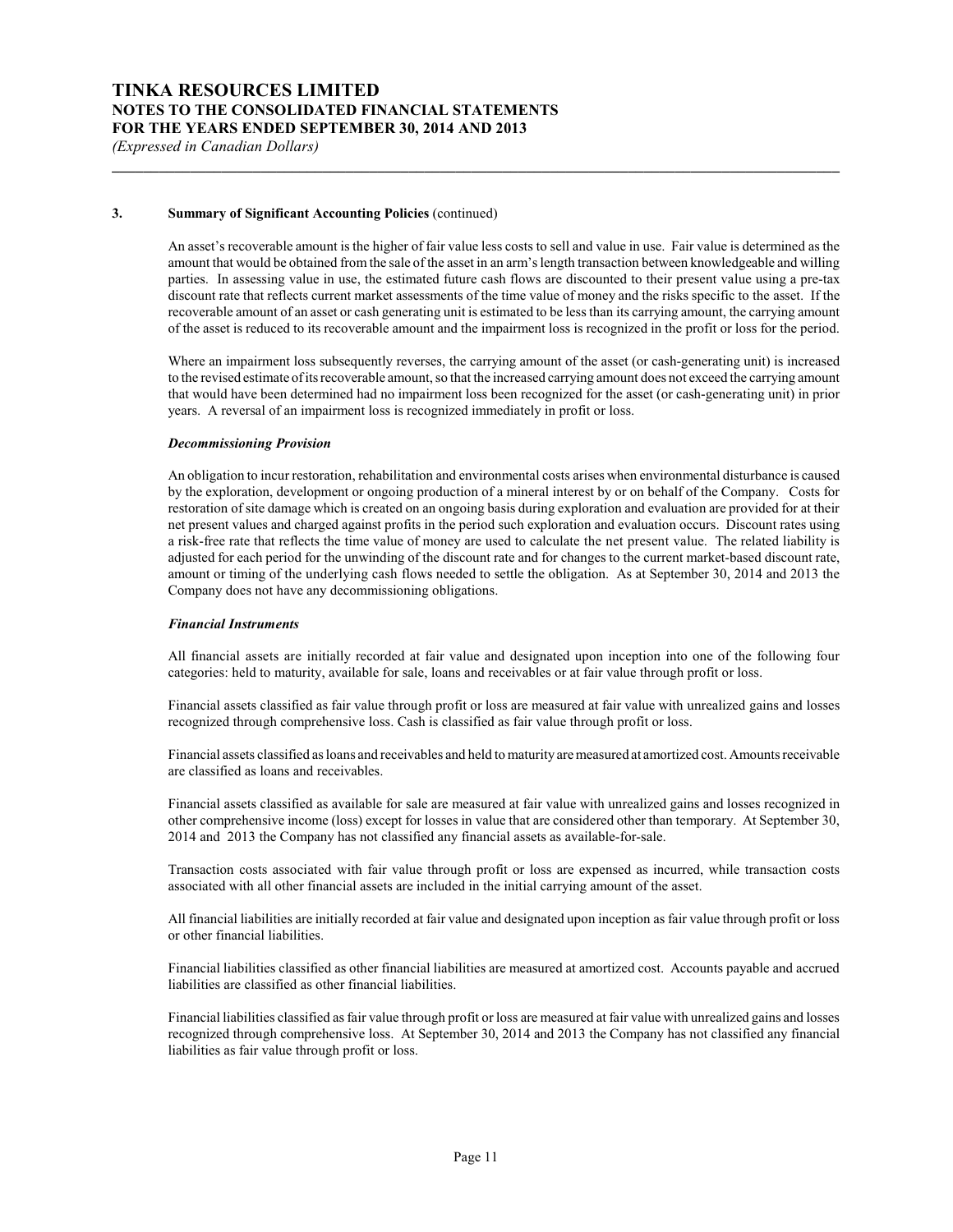#### **3. Summary of Significant Accounting Policies** (continued)

#### *Share Capital*

Common shares issued by the Company are classified as equity. Costs directly attributable to the issue of common shares, share purchase warrants and share options are recognized as a deduction from equity, net of any related income tax effects.

**\_\_\_\_\_\_\_\_\_\_\_\_\_\_\_\_\_\_\_\_\_\_\_\_\_\_\_\_\_\_\_\_\_\_\_\_\_\_\_\_\_\_\_\_\_\_\_\_\_\_\_\_\_\_\_\_\_\_\_\_\_\_\_\_\_\_\_\_\_\_\_\_\_\_\_\_\_\_\_\_\_\_\_\_\_\_\_\_\_\_\_\_\_**

#### *Equity Financing*

The Company engages in equity financing transactions to obtain the funds necessary to continue operations and explore and evaluate mineral properties. These equity financing transactions may involve issuance of common shares or units. Units typically comprise a certain number of common shares and share purchase warrants. Depending on the terms and conditions of each equity financing transaction, the warrants are exercisable into additional common shares at a price prior to expiry as stipulated by the terms of the transaction. The Company adopted a residual value method with respect to the measurement of common shares and share purchase warrants issued as private placement units. The fair value of the common shares issued in the private placements is determined by the closing quoted bid price on the price reservation date, if applicable, or the announcement date. The balance, if any, is allocated to the attached share purchase warrants.

#### *Share-Based Payment Transactions*

The share option plan allows Company employees and consultants to acquire shares of the Company. The fair value of share options granted is recognized as a share-based compensation expense with a corresponding increase in the equity settled share-based payments reserve in equity. An individual is classified as an employee when the individual is an employee for legal or tax purposes (direct employee) or provides services similar to those performed by a direct employee.

For employees the fair value is measured at grant date and each tranche is recognized separately on a straight line basis over the period during which the share options vest. The fair value of the share options granted is measured using the Black-Scholes option pricing model taking into account the terms and conditions upon which the share options were granted. Expected volatility is based on available historical volatility of the Company's share price. At the end of each reporting period, the amount recognized as an expense is adjusted to reflect the actual number of share options that are expected to vest.

Equity-settled share-based payment transactions with non-employees are measured at the fair value of the goods or services received. However, if the fair value cannot be estimated reliably, the share-based payment transaction is measured at the fair value of the equity instruments granted at the date the Company receives the goods or the services.

#### *Current and Deferred Income Taxes*

The tax expense comprises current and deferred tax. Tax is recognized in the statement of comprehensive loss, except to the extent that it relates to items recognized in other comprehensive income or directly in equity. In this case the tax is also recognized in other comprehensive income or directly in equity, respectively.

#### *Current Income Tax*

The current income tax charge is calculated on the basis of the tax laws enacted or substantively enacted at the statement of financial position date in the countries where the Company's subsidiaries and associates operate and generate taxable income. Management periodically evaluates positions taken in tax returns with respect to situations in which applicable tax regulation is subject to interpretation. It establishes provisions where appropriate on the basis of amounts expected to be paid to the tax authorities.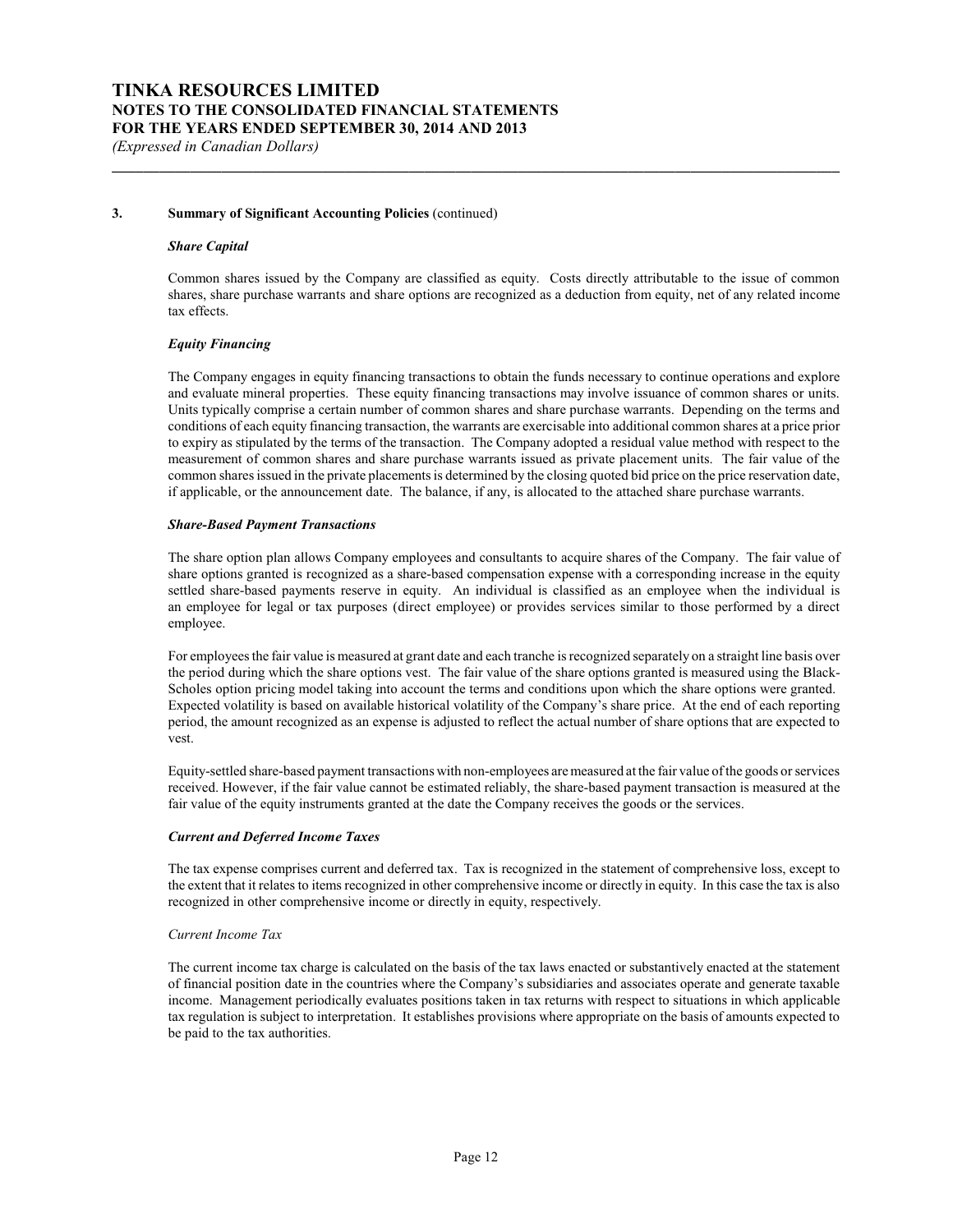#### **3. Summary of Significant Accounting Policies** (continued)

#### *Deferred Income Tax*

Deferred income tax is recognized, using the liability method, on temporary differences arising between the tax bases of assets and liabilities and their carrying amounts in the consolidated financial statements. However, the deferred income tax is not accounted for if it arises from initial recognition of an asset or liability in a transaction other than a business combination that at the time of the transaction affects neither accounting nor taxable profit or loss. Deferred income tax is determined using tax rates (and laws) that have been enacted or substantively enacted by the statement of financial position date and are expected to apply when the related deferred income tax asset is realized or the deferred income tax liability is settled.

**\_\_\_\_\_\_\_\_\_\_\_\_\_\_\_\_\_\_\_\_\_\_\_\_\_\_\_\_\_\_\_\_\_\_\_\_\_\_\_\_\_\_\_\_\_\_\_\_\_\_\_\_\_\_\_\_\_\_\_\_\_\_\_\_\_\_\_\_\_\_\_\_\_\_\_\_\_\_\_\_\_\_\_\_\_\_\_\_\_\_\_\_\_**

Deferred income tax assets are recognized only to the extent that it is probable that future taxable profit will be available against which the temporary differences can be utilized.

Deferred income tax is provided on temporary differences arising on investments in subsidiaries, except where the timing of the reversal of the temporary difference is controlled by the Company and it is probable that the temporary difference will not reverse in the foreseeable future. Deferred income tax assets and liabilities are offset when there is a legally enforceable right to offset current tax assets against current tax liabilities and when the deferred income tax assets and liabilities relate to income taxes levied by the same taxation authority on either the taxable entity or different taxable entities where there is an intention to settle the balances on a net basis.

#### *Loss Per Share*

Basic loss per share is computed by dividing loss attributable to common shareholders by the weighted average number of common shares outstanding during the period. The computation of diluted loss per share assumes the conversion, exercise or contingent issuance of securities only when such conversion, exercise or issuance would have a dilutive effect on loss per share. The dilutive effect of convertible securities is reflected in diluted earnings per share by application of the "if converted" method. The dilutive effect of outstanding options and warrants and their equivalents is reflected in diluted earnings per share by application of the treasury stock method.

#### *Foreign Currency Translation*

#### *Functional and Presentation Currency*

The financial statements of the Company's subsidiaries are prepared in the local currency of their home jurisdictions. Consolidation of each subsidiary includes re-measurement from the local currency to the subsidiary's functional currency. Each subsidiary's functional currency, being the currency of the primary economic environment in which the subsidiary operates, is the Canadian dollar. The consolidated financial statements are presented in Canadian dollars.

Exchange rates published by the Bank of Canada were used to translate subsidiaryfinancial statements into the consolidated financial statements. Income and expenses for each statement of comprehensive loss presented are translated using the rates prevailing on the transaction dates. All resulting foreign exchange differences are recognized in comprehensive loss.

#### *Foreign Currency Transactions*

Foreign currency transactions are translated into the functional currency using the exchange rates prevailing on the dates of the transactions. Foreign exchange gains and losses resulting from the settlement of such transactions and from the translation at period-end exchange rates of monetary assets and liabilities denominated in foreign currencies are recognized in comprehensive loss.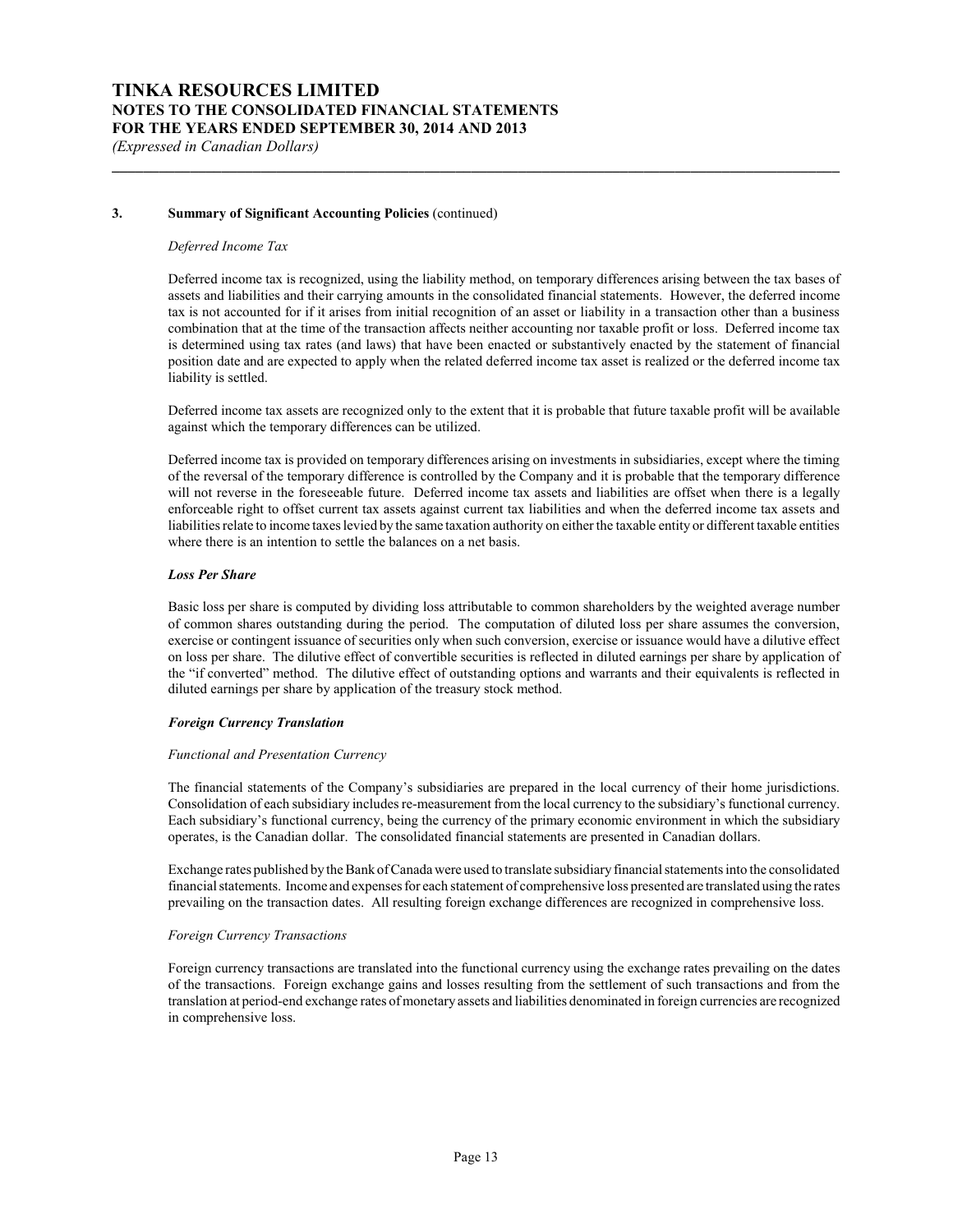#### **3. Summary of Significant Accounting Policies** (continued)

## *Adoption of Accounting Standards and Interpretations*

The Company has adopted the following new accounting standards and interpretations effective October 1, 2013. These changes were made in accordance with the applicable transitional provisions and had no impact on the financial statements.

**\_\_\_\_\_\_\_\_\_\_\_\_\_\_\_\_\_\_\_\_\_\_\_\_\_\_\_\_\_\_\_\_\_\_\_\_\_\_\_\_\_\_\_\_\_\_\_\_\_\_\_\_\_\_\_\_\_\_\_\_\_\_\_\_\_\_\_\_\_\_\_\_\_\_\_\_\_\_\_\_\_\_\_\_\_\_\_\_\_\_\_\_\_**

- (i) IFRS 10 Consolidated Financial Statements. IFRS 10 defines a single concept of control as the determining factor in whether an entity should be included within the consolidated financial statements of a parent company. The standard provides additional guidance to assist in the determination of control where this is difficult to assess.
- (ii) IFRS 11 Joint Arrangements. IFRS 11 focuses on the rights and obligations of an arrangement rather than its legal form, as is currently the case. The standard distinguishes between joint operations, where the joint operator accounts for the assets, liabilities, revenues, and expenses relating to its involvement, and joint ventures, which must be accounted for using the equity method.
- (iii) IFRS 12 Disclosure of Interests in Other Entities. IFRS 12 is a new and comprehensive standard on disclosure requirements for all forms of interests in other entities, including subsidiaries, joint operations, joint ventures, associates and unconsolidated structured entities.
- (iv) IFRS 13 Fair Value Measurement. IFRS 13 is a new standard that applies to both financial and non-financial items measured at fair value. It defines fair value, sets out a single framework for measuring fair value and requires disclosures about fair value measurements. Previously, a variety of fair value techniques and disclosures were possible under the requirements of separate applicable IFRSs.

#### *Accounting Standards and Interpretations Issued but Not Yet Adopted*

As at the date of these financial statements, the following standards have not been applied in these financial statements:

- (i) IFRS 9 Financial Instruments; tentatively effective for annual periods beginning on or after January 1, 2018. IFRS 9 replaces the multiple classification and measurement models in IAS 39 with a single model that has only two classification categories: amortized cost and fair value. IFRS 9 prohibits reclassifications except in rare circumstances when the entity's business model changes. The new standard removes the requirement to separate embedded derivatives from financial asset hosts. It requires a hybrid contract to be classified in its entirety at either amortized cost or fair value.
- (ii) IFRS 15 Revenue from Contracts with Customers; is effective for annual periods beginning on or after January 1, 2017. IFRS 15 specifies how and when to recognize revenue as well as requires entities to provide users of financial statements with more informative, relevant disclosures. The standard supersedes IAS 18, Revenue, IAS 11, Construction Contracts, and a number of revenue-related interpretations. The new standard will apply to nearly all contracts with customers: the main exceptions are leases, financial instruments and insurance contracts.

Management is currently assessing the impact of these new standards on the Company's accounting policies and financial statement presentation.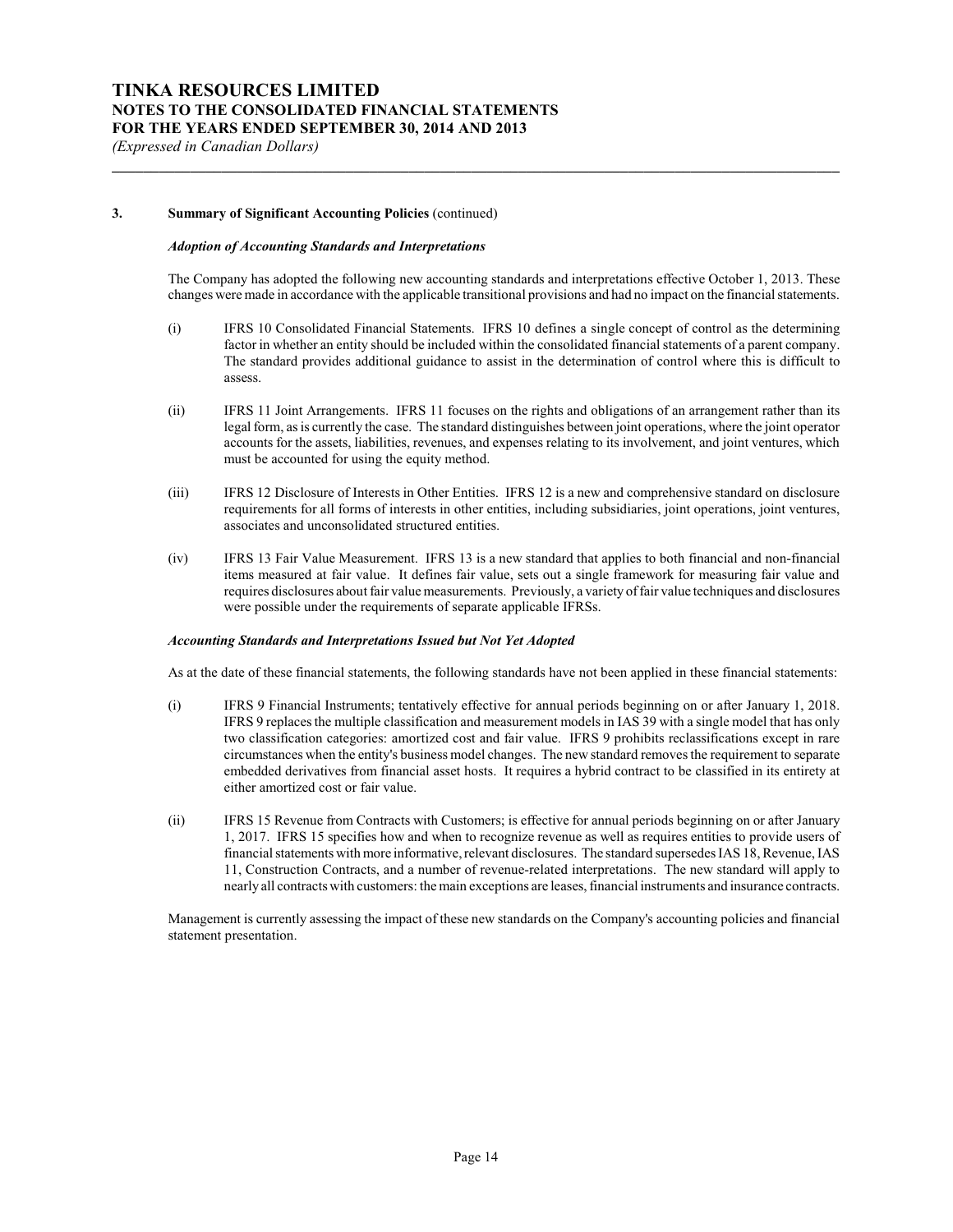*(Expressed in Canadian Dollars)*

#### **4. Darwin Acquisition**

On April 16, 2014 the Company, Darwin Resources Corp. ("Darwin") and Sentient Global Resources Fund IV, LP ("Sentient") entered into a binding term sheet (the "Agreement") whereby the Company agreed to acquire, through a statutory plan of arrangement (the "Arrangement"), all of the outstanding common shares of Darwin. Under the terms of the Arrangement Darwin's shareholders would receive one common share of Tinka for each 5.5 common shares of Darwin. In addition, all outstanding Darwin options and warrants were to be adjusted and exchanged for Company options and warrants with the same exchange ratio. Sentient and its affiliates also agreed to participate in a private placement financing of the Company. See also Note 7(b)(ii).

**\_\_\_\_\_\_\_\_\_\_\_\_\_\_\_\_\_\_\_\_\_\_\_\_\_\_\_\_\_\_\_\_\_\_\_\_\_\_\_\_\_\_\_\_\_\_\_\_\_\_\_\_\_\_\_\_\_\_\_\_\_\_\_\_\_\_\_\_\_\_\_\_\_\_\_\_\_\_\_\_\_\_\_\_\_\_\_\_\_\_\_\_\_**

On July 24, 2014 the Company completed the Arrangement and acquired all of the issued and outstanding common shares of Darwin, under which the Company issued 6,131,094 common shares with a fair value of \$1,961,950. The Company also granted 474,500 share options, exercisable at \$1.375 per share expiring June 19, 2015, and 342,367 warrants, exercisable at \$0.77 per share expiring November 27, 2015, in exchange for Darwin share options and warrants. The fair values of the share options and warrants have been estimated using the Black-Scholes option pricing model. The assumptions used were: risk-free interest rate of 1.01% to 1.04%; estimated volatility of 70.04% to 74.11%; expected life of 0.91 years to 1.35 years; expected dividend yield of 0%; and estimated forfeiture rate of 0%. The values assigned to the options and warrants were \$1,542 and \$9,610, respectively.

The Company incurred \$106,488 for legal, filing and other costs associated with the transactions conducted pursuant to the Arrangement.

**\$**

**\$**

The Acquisition was accounted for as an acquisition of the net assets of Darwin, as follows:

| Common shares issued                    | 1,961,950 |
|-----------------------------------------|-----------|
| Share options granted                   | 1,542     |
| Warrants issued                         | 9,610     |
| Advances to Darwin prior to Acquisition | 52,870    |
| Costs incurred                          | 106,488   |
| Acquisition cost                        | 2,132,460 |

The Acquisition cost was generally allocated to the individual identifiable assets and liabilities on the basis of their relative fair value at the date of purchase. The results of operations were recorded from the effective date of purchase.

Cost of the net assets acquired consists of:

| Net working capital deficiency    | (39, 573) |
|-----------------------------------|-----------|
| Property, plant and equipment     | 31.910    |
| Exploration and evaluation assets | 2,140,123 |
| Net assets acquired               | 2,132,460 |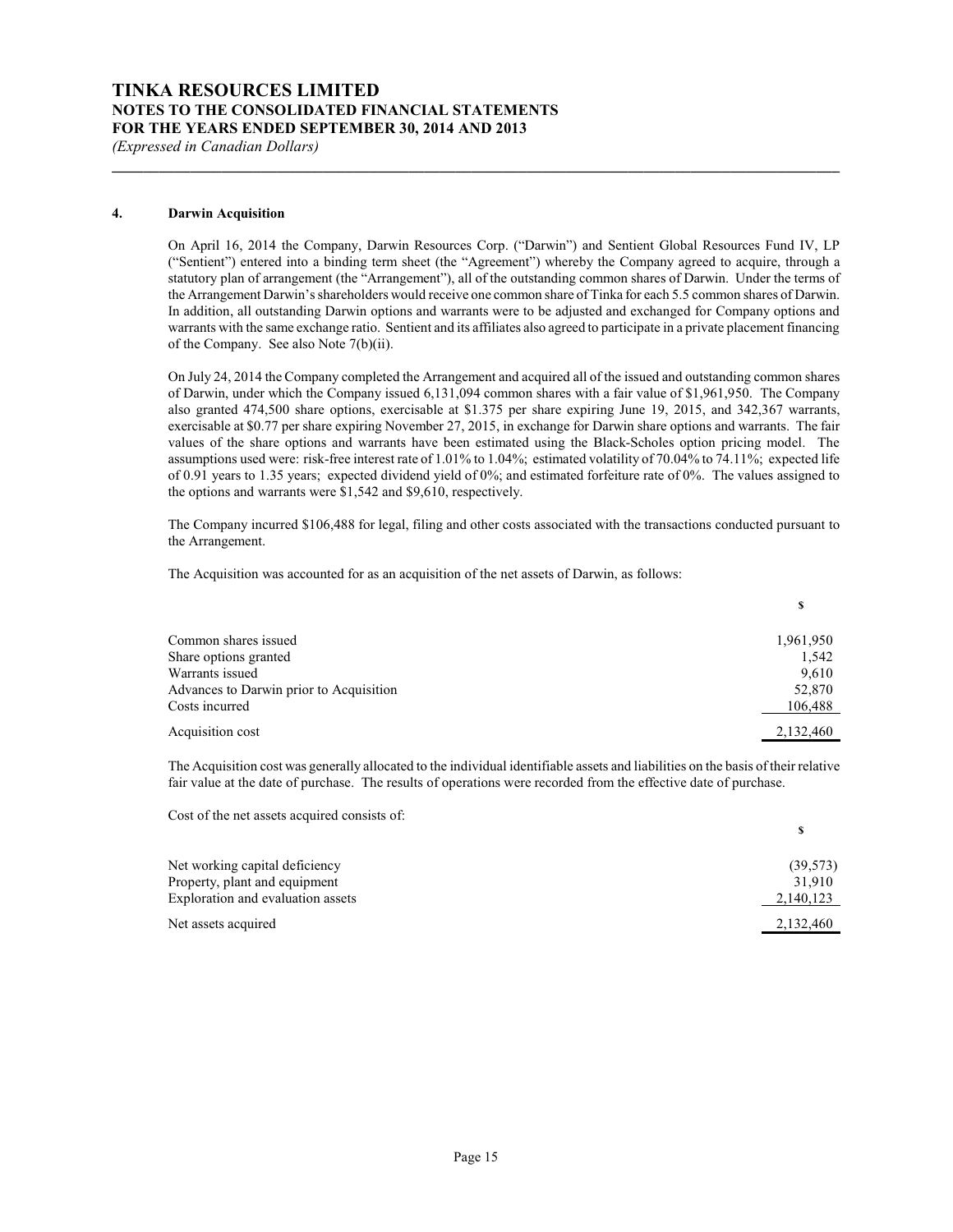*(Expressed in Canadian Dollars)*

# **5. Property, Plant and Equipment**

| Cost:                                                                 | <b>Office Furniture</b><br>and<br>Equipment<br>\$ | <b>Vehicles</b><br>\$            | Total<br>s                       |
|-----------------------------------------------------------------------|---------------------------------------------------|----------------------------------|----------------------------------|
| Balance at September 30, 2012<br>Additions<br>Disposals               | 65,319<br>4,922                                   | 112,750<br>28,664<br>(51, 590)   | 178,069<br>33,586<br>(51, 590)   |
| Balance at September 30, 2013<br>Acquired on Acquisition<br>Write-off | 70,241<br>20,593<br>(3,039)                       | 89,824<br>11,317                 | 160,065<br>31,910<br>(3,039)     |
| Balance at September 30, 2014                                         | 87,795                                            | 101,141                          | 188,936                          |
| <b>Accumulated Depreciation:</b>                                      |                                                   |                                  |                                  |
| Balance at September 30, 2012<br>Depreciation<br>Disposals            | (37, 866)<br>(8,204)                              | (74, 245)<br>(22, 456)<br>51,590 | (112, 111)<br>(30,660)<br>51,590 |
| Balance at September 30, 2013<br>Depreciation<br>Write-off            | (46,070)<br>(9,694)<br>2,178                      | (45,111)<br>(23, 674)            | (91, 181)<br>(33,368)<br>2,178   |
| Balance at September 30, 2014                                         | (53, 586)                                         | (68, 785)                        | (122, 371)                       |
| <b>Carrying Value:</b>                                                |                                                   |                                  |                                  |
| Balance at September 30, 2013                                         | 24,171                                            | 44,713                           | 68,884                           |
| Balance at September 30, 2014                                         | 34,209                                            | 32,356                           | 66,565                           |

**\_\_\_\_\_\_\_\_\_\_\_\_\_\_\_\_\_\_\_\_\_\_\_\_\_\_\_\_\_\_\_\_\_\_\_\_\_\_\_\_\_\_\_\_\_\_\_\_\_\_\_\_\_\_\_\_\_\_\_\_\_\_\_\_\_\_\_\_\_\_\_\_\_\_\_\_\_\_\_\_\_\_\_\_\_\_\_\_\_\_\_\_\_**

### **6. Exploration and Evaluation Assets**

|             | September 30, 2014        |                                                     |             | September 30, 2013        |                                                     |                    |  |
|-------------|---------------------------|-----------------------------------------------------|-------------|---------------------------|-----------------------------------------------------|--------------------|--|
|             | Acquisition<br>Costs<br>S | <b>Deferred</b><br><b>Exploration</b><br>Costs<br>S | Total<br>\$ | Acquisition<br>Costs<br>S | <b>Deferred</b><br><b>Exploration</b><br>Costs<br>S | <b>Total</b><br>\$ |  |
| Colquipucro | 278,289                   | 6,168,153                                           | 6,446,442   | 207,167                   | 5,564,170                                           | 5,771,337          |  |
| Ayawilca    | 78.352                    | 5,391,962                                           | 5,470,314   | 23.984                    | 3.064.414                                           | 3,088,398          |  |
| Other       |                           | 1,805,357                                           | 1,805,357   |                           | 1.243.275                                           | 1,243,275          |  |
|             | 356,641                   | 13,365,472                                          | 13,722,113  | 231,151                   | 9,871,859                                           | 10,103,010         |  |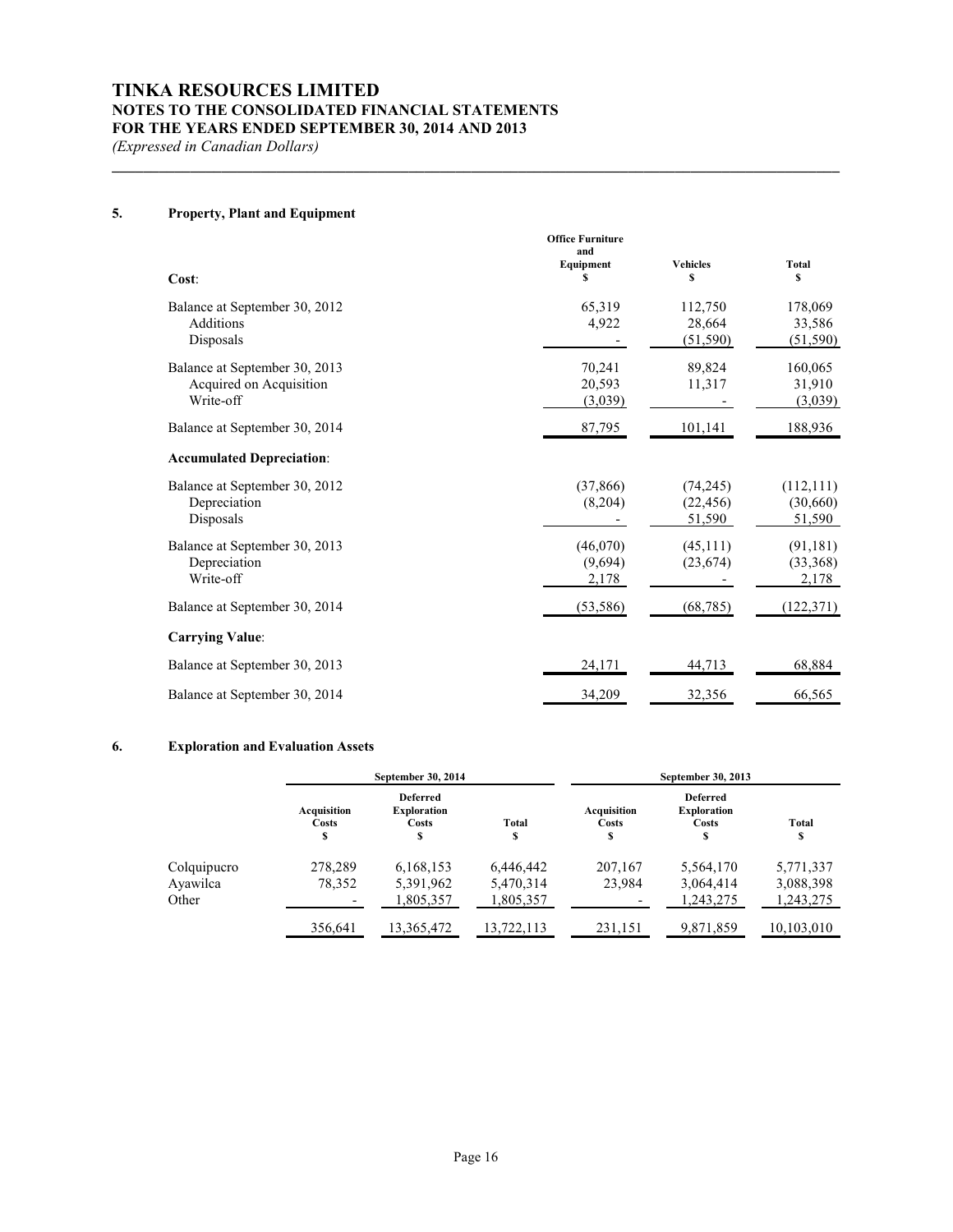*(Expressed in Canadian Dollars)*

# **6. Exploration and Evaluation Assets** (continued)

|                                               | Colquipucro<br>\$ | Ayawilca<br>S            | <b>Suriloma</b><br>\$ | Other<br>\$    | <b>Total</b><br>\$ |
|-----------------------------------------------|-------------------|--------------------------|-----------------------|----------------|--------------------|
| <b>Balance at September 30, 2012</b>          | 4,312,791         | 407,939                  |                       | 749,108        | 5,469,838          |
| <b>Exploration costs</b>                      |                   |                          |                       |                |                    |
| Assays                                        | 47,206            | 137,652                  |                       | $\overline{a}$ | 184,858            |
| Camp costs                                    | 64,254            | 170,901                  |                       |                | 235,155            |
| Community relations                           | 55,725            | 61,853                   |                       |                | 117,578            |
| Consulting                                    | 4,331             | 11,305                   |                       |                | 15,636             |
| Depreciation of property, plant and equipment | 10,349            | 19,334                   |                       |                | 29,683             |
| Drilling                                      | 522,871           | 991,882                  |                       | $\overline{a}$ | 1,514,753          |
| <b>Exploration</b> site                       | 71,960            | 152,193                  |                       |                | 224,153            |
| Field equipment                               | 93,254            | 128,754                  |                       |                | 222,008            |
| Fuel                                          | 37,864            | 181,793                  |                       | $\overline{a}$ | 219,657            |
| Geological                                    | 116,477           | 234,788                  |                       |                | 351,265            |
| Salaries                                      | 366,124           | 235,423                  |                       |                | 601,547            |
| Transportation                                | 25,112            | 327,006                  |                       |                | 352,118            |
| Travel                                        | 6,343             | 3,591                    |                       |                | 9,934              |
| VAT incurred                                  |                   |                          |                       | 494,167        | 494,167            |
|                                               | 1,421,870         | 2,656,475                |                       | 494,167        | 4,572,512          |
| <b>Acquisition costs</b>                      |                   |                          |                       |                |                    |
| Surface right payments                        | 36,676            | 23,984                   |                       |                | 60,660             |
| <b>Balance at September 30, 2013</b>          | 5,771,337         | 3,088,398                |                       | 1,243,275      | 10,103,010         |
| <b>Exploration costs</b>                      |                   |                          |                       |                |                    |
| Assays                                        | 37,943            | 63,384                   |                       |                | 101,327            |
| Camp costs                                    | 55,155            | 153,534                  |                       |                | 208,689            |
| Community relations                           | 15,409            | 128,273                  |                       | $\overline{a}$ | 143,682            |
| Consulting                                    | 2,400             | 12,447                   |                       |                | 14,847             |
| Depreciation of property, plant and equipment | 6,026             | 24,207                   |                       |                | 30,233             |
| Drilling                                      | 36,461            | 947,429                  |                       | $\overline{a}$ | 983,890            |
| Environmental                                 | 8,037             | 10,559                   |                       |                | 18,596             |
| Exploration site                              | 47,595            | 174,924                  |                       | $\overline{a}$ | 222,519            |
| Field equipment                               | 14,302            | 90,774                   |                       | $\overline{a}$ | 105,076            |
| Fuel                                          | 17,446            | 148,800                  |                       | $\overline{a}$ | 166,246            |
| Geological                                    | 66,292            | 181,648                  |                       | $\overline{a}$ | 247,940            |
| Geophysics                                    |                   | 54,766                   |                       |                | 54,766             |
| Salaries                                      | 281,513           | 135,277                  |                       |                | 416,790            |
| Transportation                                | 13,061            | 198,516                  |                       |                | 211,577            |
| Travel                                        | 2,343             | 3,010                    |                       |                | 5,353              |
| VAT incurred                                  |                   |                          |                       | 316,841        | 316,841            |
| VAT recovery                                  |                   |                          |                       | (17,056)       | (17,056)           |
|                                               | 603,983           | 2,327,548                |                       | 299,785        | 3,231,316          |
| <b>Acquisition costs</b>                      |                   |                          |                       |                |                    |
| Acquired on Acquisition (Note 4)              |                   |                          | 1,877,826             | 262,297        | 2,140,123          |
| Concession payments                           | 71,122            | 54,368                   |                       |                | 125,490            |
|                                               | 71,122            | 54,368                   | 1,877,826             | 262,297        | 2,265,613          |
| Impairment                                    |                   | $\overline{\phantom{a}}$ | (1,877,826)           |                | (1,877,826)        |
| <b>Balance at September 30, 2014</b>          | 6,446,442         | 5,470,314                |                       | 1,805,357      | 13,722,113         |

**\_\_\_\_\_\_\_\_\_\_\_\_\_\_\_\_\_\_\_\_\_\_\_\_\_\_\_\_\_\_\_\_\_\_\_\_\_\_\_\_\_\_\_\_\_\_\_\_\_\_\_\_\_\_\_\_\_\_\_\_\_\_\_\_\_\_\_\_\_\_\_\_\_\_\_\_\_\_\_\_\_\_\_\_\_\_\_\_\_\_\_\_\_**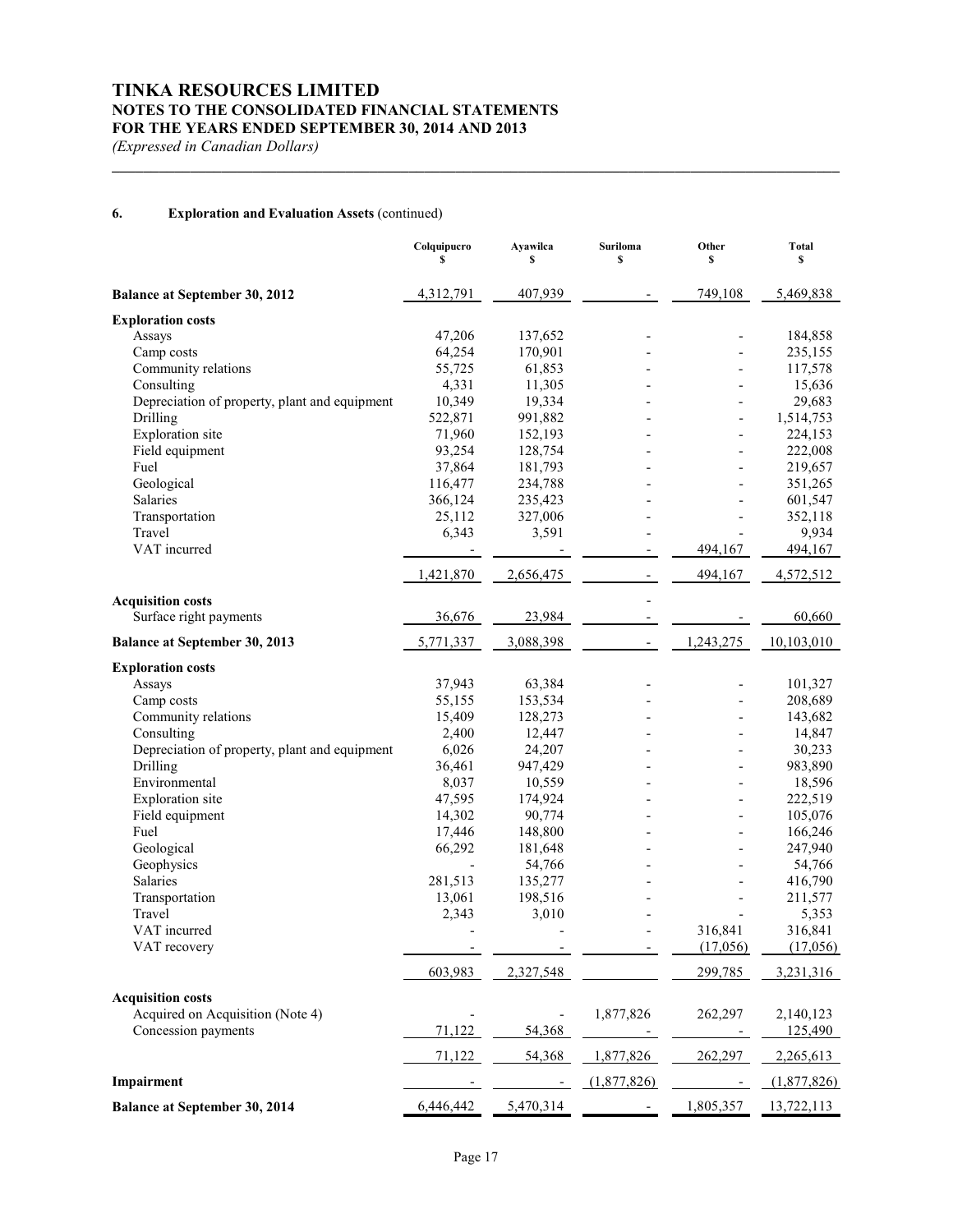### **6. Exploration and Evaluation Assets** (continued)

#### *Colquipucro and Ayawilca Project*s

On May 27, 2004 the Company entered into an agreement (the "Sierra Alliance Agreement") with Sierra Peru Pty Ltd. ("Sierra") pursuant to which the Company staked a number of prospects in Peru. As at September 30, 2014 the Colquipucro and Ayawilca projects comprise a total of 50 mineral claims in the Province of Daniel Alcides Carrion, Peru.

**\_\_\_\_\_\_\_\_\_\_\_\_\_\_\_\_\_\_\_\_\_\_\_\_\_\_\_\_\_\_\_\_\_\_\_\_\_\_\_\_\_\_\_\_\_\_\_\_\_\_\_\_\_\_\_\_\_\_\_\_\_\_\_\_\_\_\_\_\_\_\_\_\_\_\_\_\_\_\_\_\_\_\_\_\_\_\_\_\_\_\_\_\_**

Under the terms of the Sierra Alliance Agreement the Company will be required to issue 500,000 common shares to Sierra in the event that a positive feasibility study is prepared on either of the Colquipucro or Ayawilca projects. Sierra also retains a right to a 1% net smelter return royalty ("NSR") from any production from the Colquipucro and Ayawilca projects. The NSR can be purchased at any time for US \$1,000,000.

#### *Suriloma Property*

On completion of the Acquisition, the Company held three option agreements to earn a 100% undivided interest in three mineral claims (the "Suriloma Property") located in the Department of La Libertad of northern Peru. Pursuant to the option agreements the Company could earn its 100% interest in the Suriloma Property by making option payments totalling US \$800,000. In August 2014 the Company determined to terminate the option agreements and, accordingly, recorded an impairment charge of \$1,877,826 to exploration and evaluation assets.

#### *Other*

As at September 30, 2014 the Company also holds 11 granted concessions in Peru.

Expenditures incurred by the Company in Peru are subject to Peruvian Value Added Tax ("VAT"). The VAT is included in exploration and evaluation assets as incurred. Under Peruvian law VAT paid can be used in the future to offset amounts resulting from VAT charged on sales. Under certain circumstances and subject to approval from tax authorities a Company can apply for early refund of VAT prior to generating sales. During fiscal 2014 the Company made application and received a recovery of \$17,056 (2013 - \$nil), which has been credited against capitalized costs. As at September 30, 2014 the Company has total VAT recoverable of \$1,543,060 (2013 - \$1,243,275).

#### **7. Share Capital**

#### (a) *Authorized Share Capital*

The Company's authorized share capital consisted of an unlimited number of common shares without par value. All issued common shares are fully paid.

(b) *Reconciliation of Changes in Share Capital*

During fiscal 2014 the Company completed private placement financings as follows:

(i) non-brokered private placement financing of 2,769,480 units at a price of \$0.50 per unit for gross proceeds of \$1,384,740. Each unit consisted of one common share of the Company and one-half of one share purchase warrant. Each whole warrant is exercisable to purchase an additional common share at a price of \$0.75 for a period of one year, with 789,740 warrants expiring on October 8, 2014 and 595,000 warrants expiring on November 28, 2014.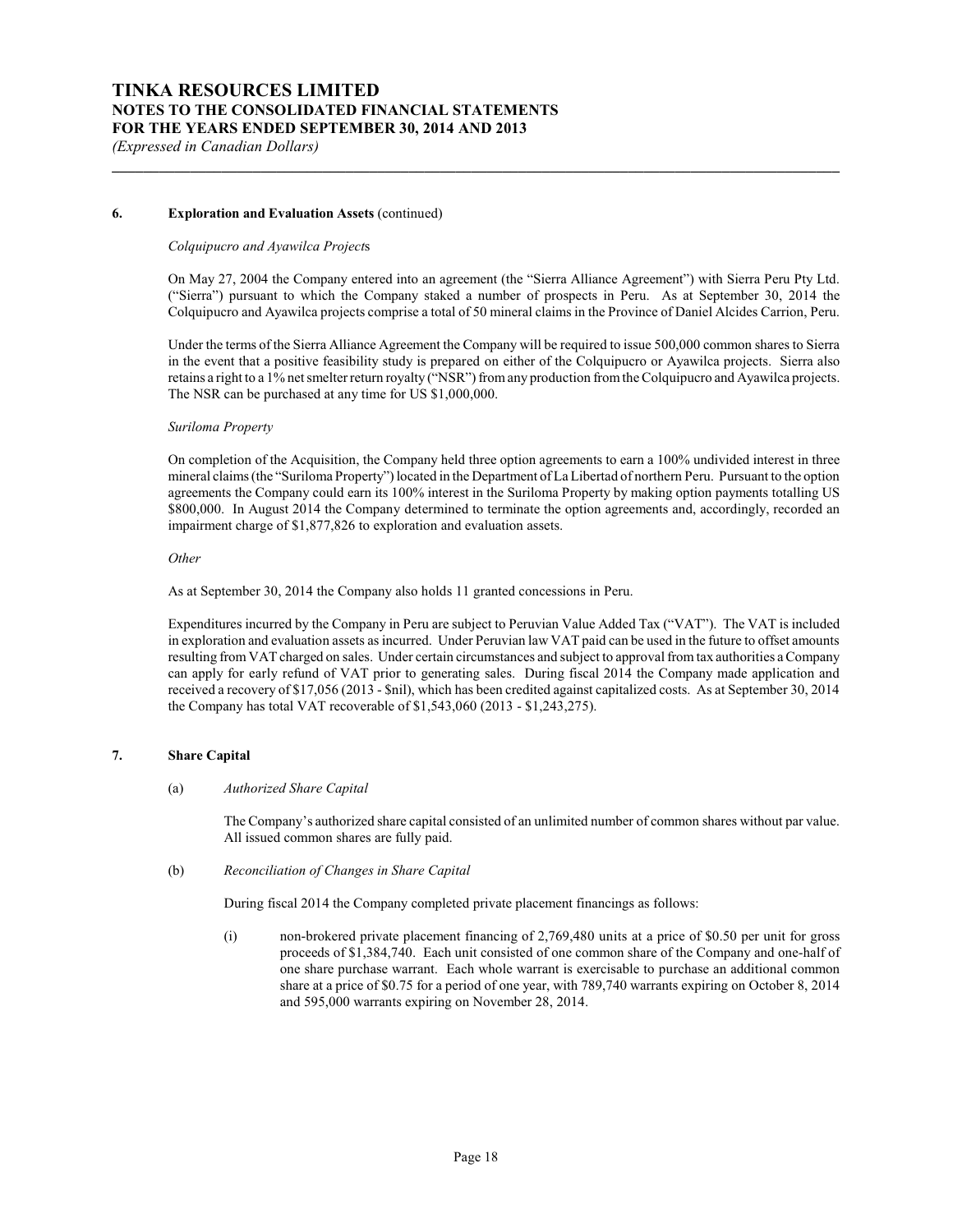*(Expressed in Canadian Dollars)*

#### **7. Share Capital** (continued)

The Company paid its agents cash commissions totalling \$48,850 and issued 1,500 compensation warrants and 119,000 compensation options. The compensation warrants have the same terms and conditions as the private placement warrants. The compensation options have the same terms and conditions as the private placement units. The fair values of the compensation warrants and the compensation options have been estimated using the Black-Scholes option pricing model. The assumptions used were: a risk-free interest rate of 0.99%; expected volatility of 53.40% - 55.25%; an expected life of one year; a dividend yield of  $0\%$ ; and an expected forfeiture rate of  $0\%$ . The values assigned to the compensation warrants and compensation options were \$69 and \$12,039, respectively.

The 119,000 compensation options remained outstanding at September 30, 2014.

**\_\_\_\_\_\_\_\_\_\_\_\_\_\_\_\_\_\_\_\_\_\_\_\_\_\_\_\_\_\_\_\_\_\_\_\_\_\_\_\_\_\_\_\_\_\_\_\_\_\_\_\_\_\_\_\_\_\_\_\_\_\_\_\_\_\_\_\_\_\_\_\_\_\_\_\_\_\_\_\_\_\_\_\_\_\_\_\_\_\_\_\_\_**

The Company incurred \$9,208 for legal and filing costs.

As at September 30, 2013 the Company had received \$242,240 on account of the private placement and incurred \$750 share issue costs relating to the private placement; and

(ii) as part of the Arrangement, the Company agreed to undertake a private placement of 28,834,491 units of the Company at a price of \$0.275 per unit for gross proceeds of \$7,929,485. Each unit was comprised of one common share and one-half of one share purchase warrant, with each whole warrant exercisable to acquire an additional common share at a price of \$0.365 for a period of 24 months from closing.

On May 1, 2014 the Company completed the first tranche of the private placement and issued 1,818,182 units to Sentient for gross proceeds of \$500,000. Concurrently with the closing of the Arrangement, the Company completed the second tranche of the Private Placement financing under which the Company issued a further 27,016,309 units for gross proceeds of \$7,429,485, of which Sentient purchased a further 19,512,727 units.

The Company also issued to a finder 91,000 units, each unit having the same terms as the units issued under the Private Placement. The units were recorded at a fair value of \$25,025. The fair value of the underlying warrants to the finder's units has been estimated using the Black-Scholes option pricing model. The assumptions used were: a risk-free interest rate of 1.09%; expected volatility of 66.86%; an expected life of two years; a dividend yield of 0%; and an expected forfeiture rate of 0%. The value assigned to the underlying warrants to the finder's units was \$7,007.

The Company incurred \$83,904 for filing fees and legal costs.

During fiscal 2013 the Company completed private placement financings as follows:

(i) 3,000,000 units at \$0.75 per unit for gross proceeds of \$2,250,000. Each unit consisted of one common share and one-half of one share purchase warrant. Each whole warrant was exercisable at a price of \$1.00 per common share which expired on June 21, 2014.

The Company paid the agent a cash commission of \$146,850 and issued 235,000 compensation options. The compensation options entitled the agent to purchase 235,000 units at an exercise price of \$0.75 per unit which expired on December 21, 2013. The \$48,500 fair value assigned to the compensation options has been estimated using the Black-Scholes option pricing model. The assumptions used were: a risk-free interest rate of 1.04%; expected volatility of 69.40%; an expected life of one year; a dividend yield of 0%; and an expected forfeiture rate of 0%.

The Company incurred \$17,170 for legal and filing costs; and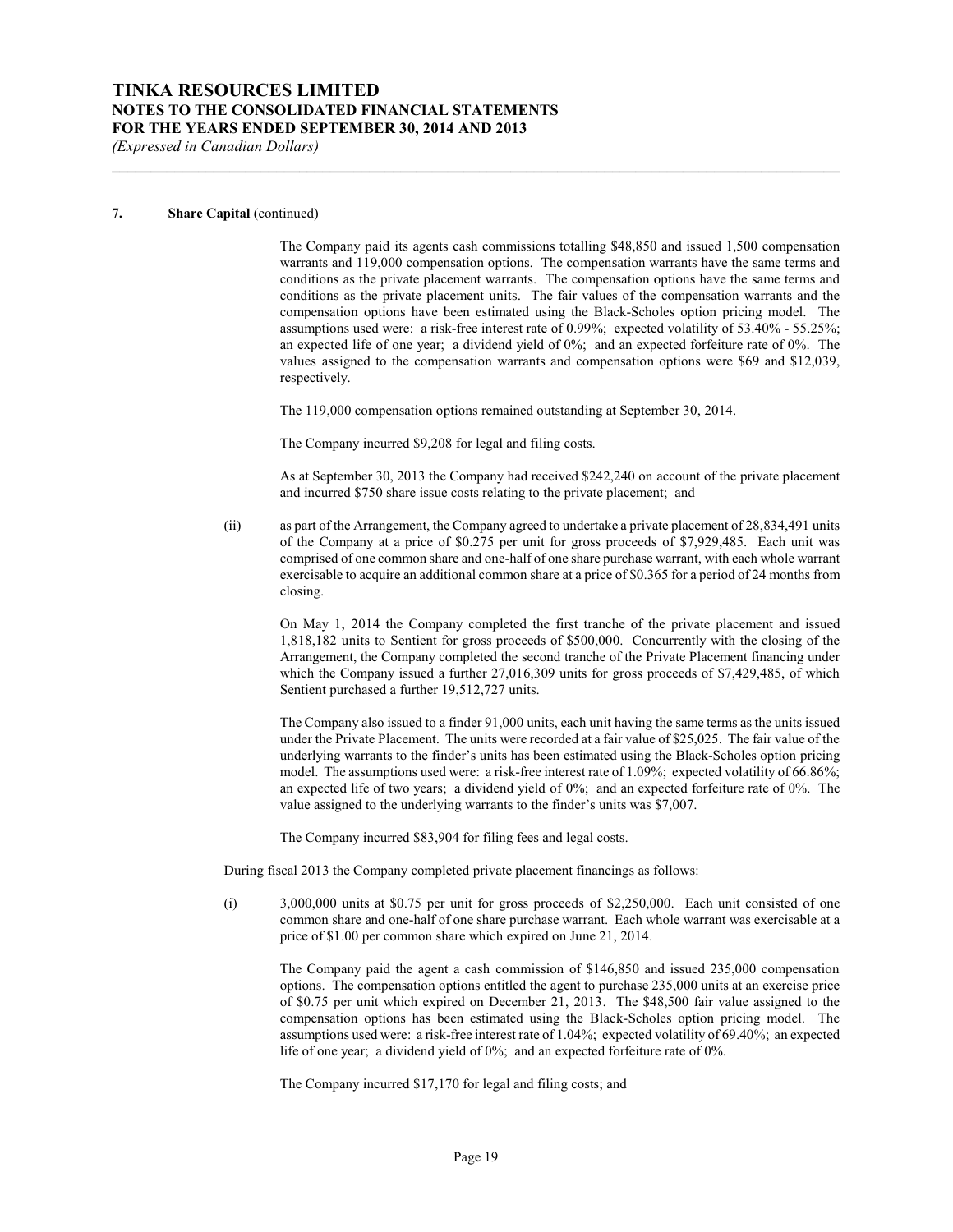#### **7. Share Capital** (continued)

(ii) 3,030,265 units at a price of \$0.85 per unit for gross proceeds of \$2,575,725. Each unit consisted of one common share and one-half of one share purchase warrant. Each whole warrant is exercisable at a price of \$1.25 per common share expiring November 14, 2014.

**\_\_\_\_\_\_\_\_\_\_\_\_\_\_\_\_\_\_\_\_\_\_\_\_\_\_\_\_\_\_\_\_\_\_\_\_\_\_\_\_\_\_\_\_\_\_\_\_\_\_\_\_\_\_\_\_\_\_\_\_\_\_\_\_\_\_\_\_\_\_\_\_\_\_\_\_\_\_\_\_\_\_\_\_\_\_\_\_\_\_\_\_\_**

The Company paid the agent a cash commission of \$165,538 and issued 194,750 compensation options. The compensation options entitles the agent to purchase 194,750 units at an exercise price of \$0.85 per unit, expiring November 14, 2014. The exercise price and termof the underlying warrants to the units issuable upon the exercise of the compensation options are the same as the warrants issued under the private placement. In addition, the Company paid a finder a cash commission of \$6,375 and issued 7,500 finder warrants, each finder warrant having the same term and conditions as the warrants issued under the private placement. The fair values of the compensation options and finder's warrants have been estimated using the Black-Scholes option pricing model. The assumptions used were: a risk-free interest rate of 0.95%; expected volatility of 65.26%; an expected life of eighteen months; a dividend yield of 0%; and an expected forfeiture rate of 0%. The values assigned to the compensation options and finder's warrants were \$52,224 and \$1,232 respectively.

The 194,750 compensation options remained outstanding at September 30, 2014.

The Company incurred filing and legal fees of \$15,909 for the private placement.

#### (c) *Warrants*

A summary of the number of common shares reserved pursuant to the Company's outstanding warrants at September 30, 2014 and 2013 and the changes for the years ended on those dates is as follows:

|                                | 2014          |                                                       | 2013          |                                                       |
|--------------------------------|---------------|-------------------------------------------------------|---------------|-------------------------------------------------------|
|                                | <b>Number</b> | Weighted<br>Average<br><b>Exercise</b><br>Price<br>\$ | <b>Number</b> | Weighted<br>Average<br><b>Exercise</b><br>Price<br>\$ |
| Balance, beginning of year     | 2,994,133     | 1.13                                                  |               |                                                       |
| Issued on private placements   | 15,848,985    | 0.40                                                  | 3,022,633     | 1.13                                                  |
| Issued on Acquisition (Note 4) | 342,367       | 0.77                                                  |               |                                                       |
| Exercised                      |               | $\overline{\phantom{a}}$                              | (28,500)      | 1.00                                                  |
| Expired                        | (1,471,500)   | 1.00                                                  |               |                                                       |
| Balance, end of year           | 17,713,985    | 0.48                                                  | 2,994,133     | 1.13                                                  |

The following table summarizes information about the number of common shares reserved pursuant to the Company's warrants outstanding and exercisable at September 30, 2014:

| <b>Number</b> | <b>Exercise Price</b><br>S | <b>Expiry Date</b> |
|---------------|----------------------------|--------------------|
| 791,240       | 0.75                       | October 8, 2014    |
| 1,522,633     | 1.25                       | November 14, 2014  |
| 595,000       | 0.75                       | November 28, 2014  |
| 342,367       | 0.77                       | November 27, 2015  |
| 909,091       | 0.365                      | May 1, 2016        |
| 13,553,654    | 0.365                      | July 24, 2016      |
| 17,713,985    |                            |                    |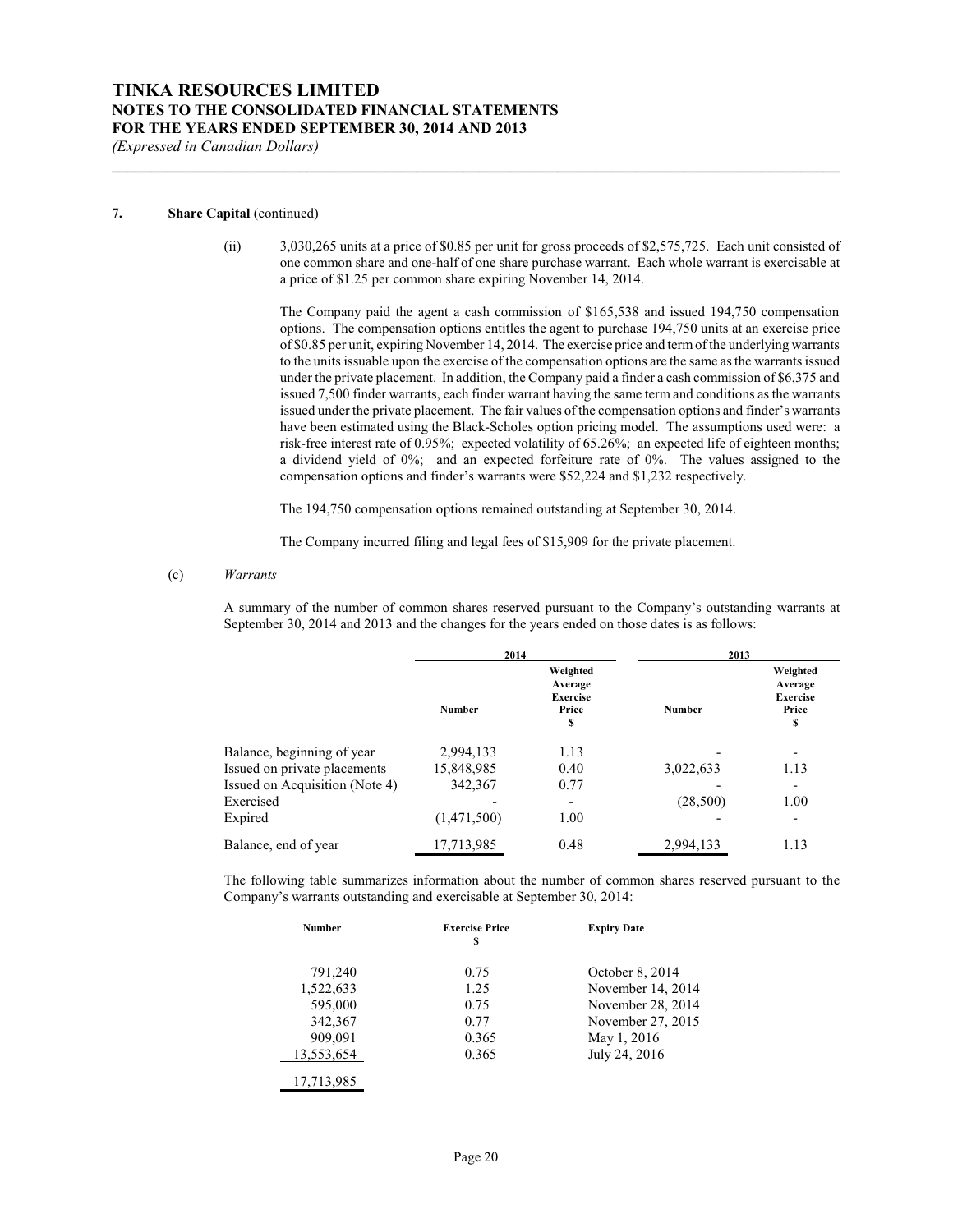#### **7. Share Capital** (continued)

The weighted average remaining contractual life of the outstanding warrants at September 30, 2014 was 1.51 years.

**\_\_\_\_\_\_\_\_\_\_\_\_\_\_\_\_\_\_\_\_\_\_\_\_\_\_\_\_\_\_\_\_\_\_\_\_\_\_\_\_\_\_\_\_\_\_\_\_\_\_\_\_\_\_\_\_\_\_\_\_\_\_\_\_\_\_\_\_\_\_\_\_\_\_\_\_\_\_\_\_\_\_\_\_\_\_\_\_\_\_\_\_\_**

See also Notes 4 and 13.

(d) *Share Option Plan*

The Company has established a rolling share option plan (the "Plan"), in which the maximumnumber of common shares which can be reserved for issuance under the Plan is 10% of the issued and outstanding shares of the Company. The minimum exercise price of the options is set at the Company's closing share price on the day before the grant date, less allowable discounts. Options granted may be subject to vesting provisions as determined by the Board of Directors and have a maximum term of five years.

During fiscal 2014 the Company granted share options to purchase 4,875,000 (2013 - 3,040,000) common shares and recorded compensation expense of \$509,143 (2013 - \$1,383,172). In addition the Company also recorded share-based compensation of \$nil (2013 - \$39,583) on the vesting of share options which were previously granted.

The fair value of share options granted and vested during fiscal 2014 and 2013 is estimated using the Black-Scholes option pricing model using the following assumptions:

| 2014                | 2013                  |
|---------------------|-----------------------|
| $1.01\% - 1.31\%$   | $0.97\% - 1.31\%$     |
| $62.26\% - 73.73\%$ | $48.96\% - 95.23\%$   |
| 3 years             | $0.5$ years - 3 years |
| $0\%$               | $0\%$                 |
| $0\%$               | $0\%$                 |
|                     |                       |

The weighted average fair value of all share options granted and vested, using the Black-Scholes option pricing model, during fiscal 2014 was \$0.10 (2013 - \$0.50) per option.

Option-pricing models require the use of estimates and assumptions including the expected volatility. Changes in the underlying assumptions can materially affect the fair value estimates and, therefore, existing models do not necessarily provide reliable measure of the fair value of the Company's share options.

A summary of the Company'sshare options at September 30, 2014 and 2013 and the changes for the years ended on those dates, is as follows:

|                                 | 2014                                       |                                                   | 2013                                       |                                                   |  |
|---------------------------------|--------------------------------------------|---------------------------------------------------|--------------------------------------------|---------------------------------------------------|--|
|                                 | Number of<br><b>Options</b><br>Outstanding | Weighted<br><b>Average Exercise</b><br>Price<br>S | Number of<br><b>Options</b><br>Outstanding | Weighted<br><b>Average Exercise</b><br>Price<br>s |  |
| Balance, beginning of year      | 6,185,000                                  | 0.73                                              | 5,080,000                                  | 0.43                                              |  |
| Granted                         | 4,875,000                                  | 0.34                                              | 3,040,000                                  | 1.01                                              |  |
| Granted on Acquisition (Note 4) | 474,500                                    | 1.375                                             |                                            |                                                   |  |
| Exercised                       | (80,000)                                   | 0.27                                              | (1,635,000)                                | 0.26                                              |  |
| Expired                         | (830,000)                                  | 0.60                                              |                                            |                                                   |  |
| Forfeited                       | (125,000)                                  | 0.60                                              | (300,000)                                  | 1.02                                              |  |
| Balance, end of year            | 10,499,500                                 | 0.57                                              | 6,185,000                                  | 0.73                                              |  |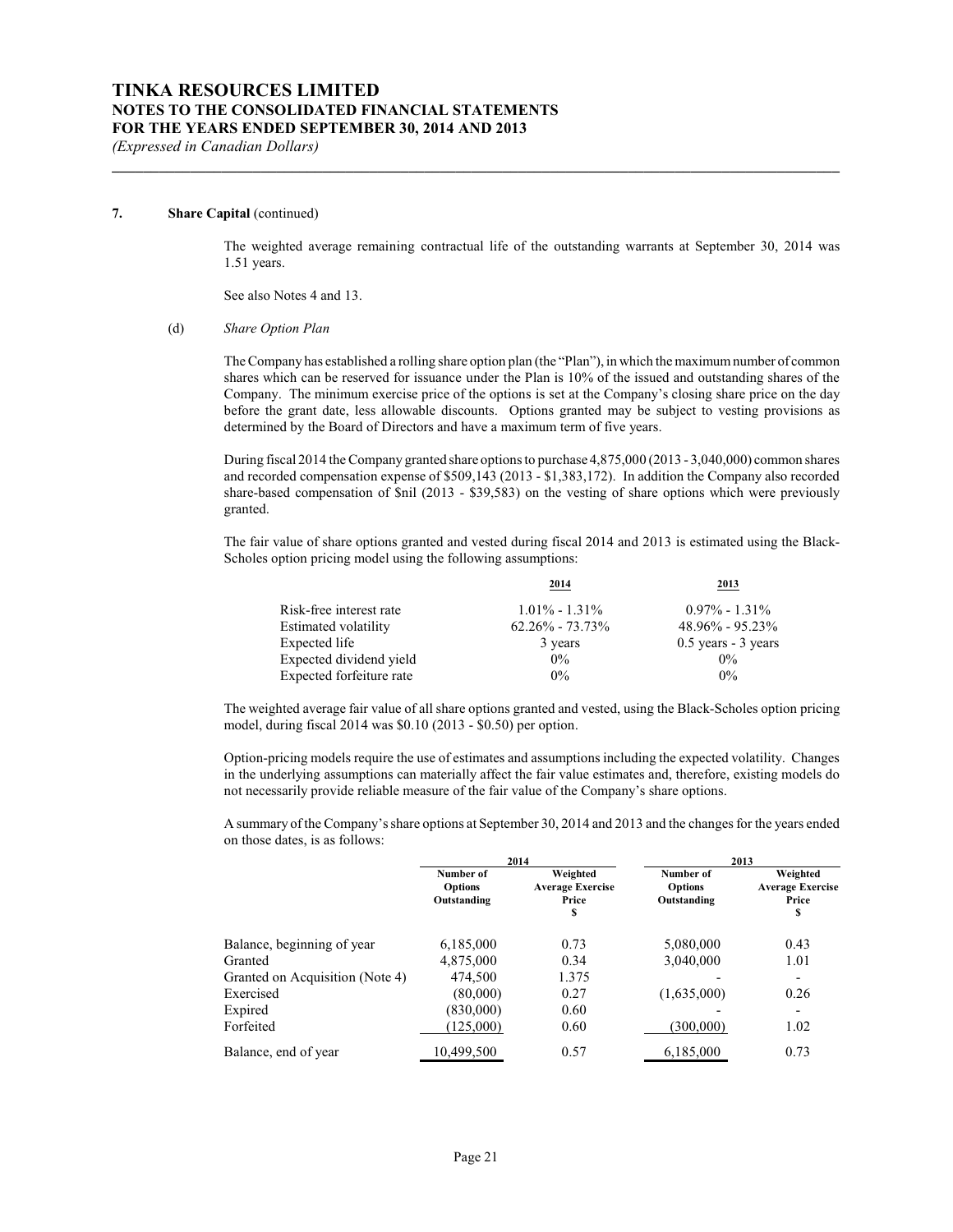## **7. Share Capital** (continued)

The following table summarizes information about the share options outstanding and exercisable at September 30, 2014:

| <b>Number</b> | <b>Exercise Price</b><br>s | <b>Expiry Date</b> |
|---------------|----------------------------|--------------------|
| 1,170,000     | 0.55                       | January 26, 2015   |
| 474,500       | 1.375                      | June 19, 2015      |
| 1,555,000     | 0.50                       | August 3, 2015     |
| 30,000        | 0.50                       | September 20, 2015 |
| 100,000       | 0.58                       | September 28, 2015 |
| 370,000       | 0.30                       | January 11, 2016   |
| 1,725,000     | 1.00                       | January 11, 2016   |
| 400,000       | 1.10                       | January 11, 2016   |
| 20,000        | 0.40                       | February 20, 2017  |
| 2,125,000     | 0.37                       | August 5, 2017     |
| 2.530,000     | 0.30                       | August 5,2017      |
| 10.499.500    |                            |                    |

**\_\_\_\_\_\_\_\_\_\_\_\_\_\_\_\_\_\_\_\_\_\_\_\_\_\_\_\_\_\_\_\_\_\_\_\_\_\_\_\_\_\_\_\_\_\_\_\_\_\_\_\_\_\_\_\_\_\_\_\_\_\_\_\_\_\_\_\_\_\_\_\_\_\_\_\_\_\_\_\_\_\_\_\_\_\_\_\_\_\_\_\_\_**

The weighted average remaining contractual life of the outstanding share options at September 30, 2014 was 1.78 years.

During fiscal 2014 the Company repriced share options previously granted to purchase 370,000 common shares, from an exercise price of \$1.00, to a revised exercise price of \$0.30 per share. All other terms remained the same. The fair value of share options repriced is estimated using the Black-Scholes option pricing model using the following assumptions: risk-free interest rate of 1.04%; estimated volatility of 70.09%; expected life of 1.44 years; expected dividend yield of 0%; estimated forfeiture rate of 0%. The value assigned to the repriced share options was \$36,715.

See also Notes 4 and 13.

### *(e) Escrow Shares*

As at September 30, 2014, 123,257 common shares of the Company (2013 - nil) were held in escrow. See also Note 13.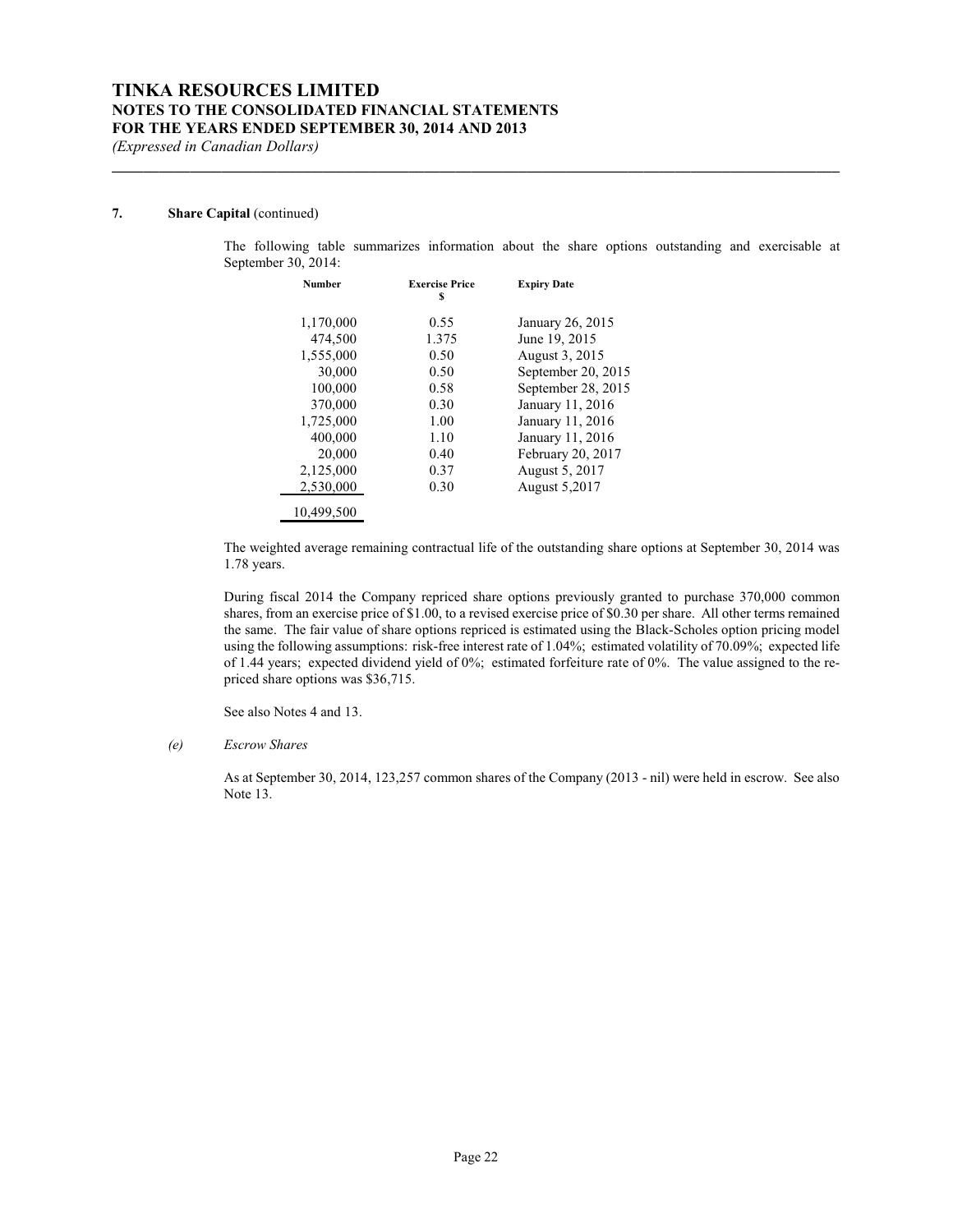#### **8. Related Party Disclosures**

A number of key management personnel, or their related parties, hold positions in other entities that result in them having control or significant influence over the financial or operating policies of those entities. Certain of these entities transacted with the Company during the reporting period.

**\_\_\_\_\_\_\_\_\_\_\_\_\_\_\_\_\_\_\_\_\_\_\_\_\_\_\_\_\_\_\_\_\_\_\_\_\_\_\_\_\_\_\_\_\_\_\_\_\_\_\_\_\_\_\_\_\_\_\_\_\_\_\_\_\_\_\_\_\_\_\_\_\_\_\_\_\_\_\_\_\_\_\_\_\_\_\_\_\_\_\_\_\_**

#### (a) *Transactions with Key Management Personnel*

During fiscal 2014 and 2013 the following amounts were incurred with respect to the Company's current and former Chief Executive Officer ("CEO"), Vice-President of Exploration ("VPE") and Chief Financial Officer ("CFO"):

|                               | 2014    | 2013    |
|-------------------------------|---------|---------|
|                               | \$      | S       |
|                               |         |         |
| Management fees - current CEO | 36,667  |         |
| Bonus - current CEO           | 160,000 |         |
| Management fees - former CEO  | 100,000 | 120,000 |
| Severance - former CEO        | 240,000 |         |
| Professional fees - CFO       | 20,000  | 15,000  |
| Professional fees - VPE       | 108,000 | 81,000  |
| Share-based compensation      | 220,092 | 664,428 |
|                               | 884,759 | 880,428 |

The Company has expensed \$804,059 (2013 - \$826,028) key management compensation to operations and capitalized \$80,700 (2013 - \$54,400) to exploration and evaluation assets.

As at September 30, 2014, \$11,500 (2013 - \$10,500) remained unpaid and has been included in accounts payable and accrued liabilities.

#### (b) *Transactions with Other Related Parties*

(i) During fiscal 2014 and 2013 the following amounts were incurred with respect to non-management officers and directors:

|                          | 2014    | 2013    |  |
|--------------------------|---------|---------|--|
|                          | S       | S       |  |
| Professional fees        | 28,000  | 21,000  |  |
| Share-based compensation | 120.772 | 403.298 |  |
|                          | 148,772 | 424.298 |  |

As at September 30, 2014, \$7,000 (2013 - \$8,000) remained unpaid and has been included in accounts payable and accrued liabilities.

- (ii) During fiscal 2014 the Company incurred a total of \$42,450 (2013 \$34,800) with Chase Management Ltd. ("Chase"), a private corporation owned by the CFO of the Company, for accounting and administrative services provided by Chase personnel, excluding the CFO, and \$4,020 (2013 - \$4,345) for rent. As at September 30, 2014, \$8,870 (2013 - \$2,270) remained unpaid and has been included in accounts payable and accrued liabilities.
- (c) The Company shares personnel, office and other costs with public companies with certain common directors. During fiscal 2014 the Company incurred \$28,619 (2013 - \$16,426) for expenses and \$2,601 (2013 - \$nil) for apartment rent in Peru with the public companies. As at September 30, 2014, \$6,459 (2013 - \$675) remained unpaid and has been included in accounts payable and accrued liabilities.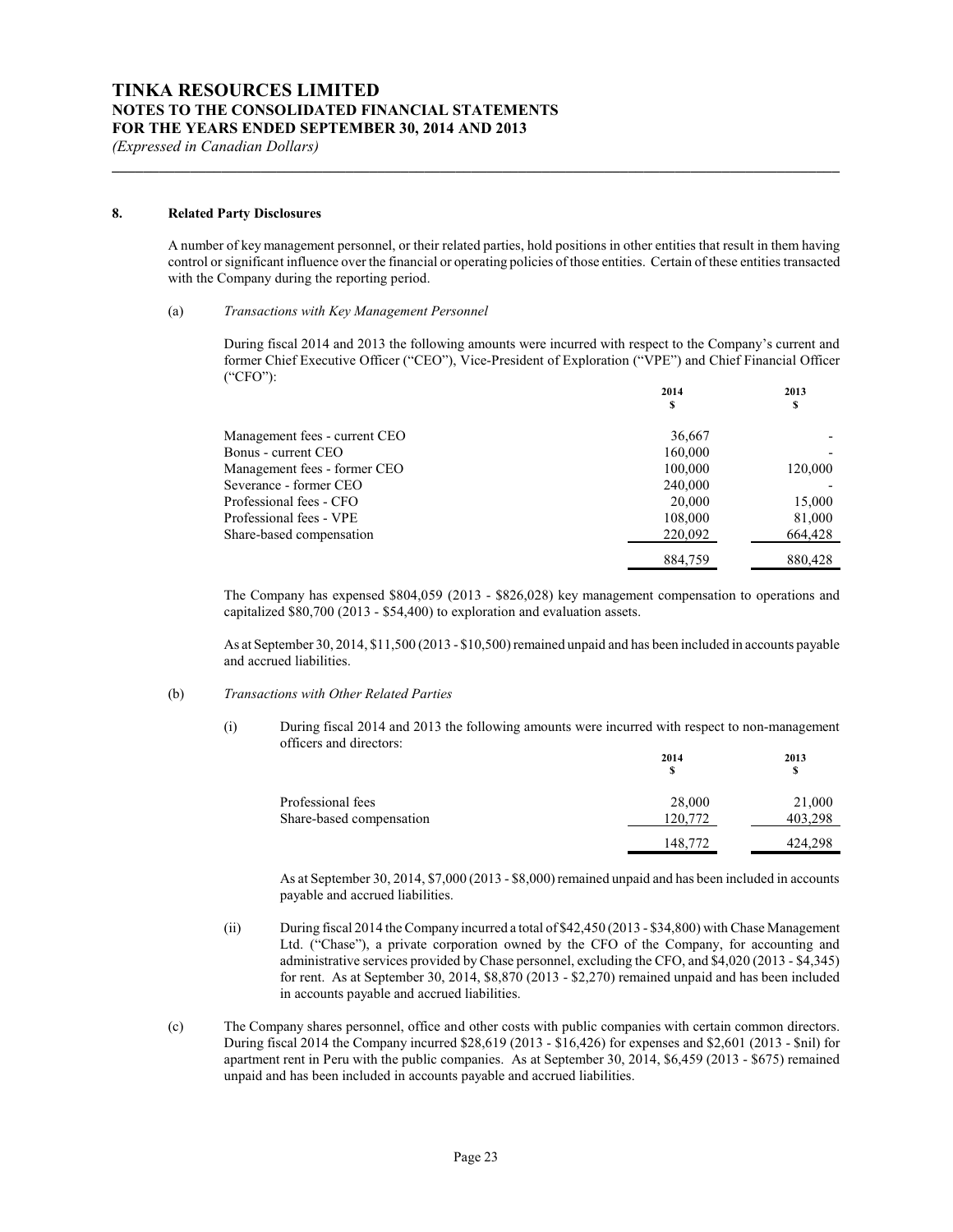#### **9. Income Taxes**

The income tax effects of temporary differences and unused tax losses that give rise to significant components of deferred income tax assets and liabilities are as follows:

**\_\_\_\_\_\_\_\_\_\_\_\_\_\_\_\_\_\_\_\_\_\_\_\_\_\_\_\_\_\_\_\_\_\_\_\_\_\_\_\_\_\_\_\_\_\_\_\_\_\_\_\_\_\_\_\_\_\_\_\_\_\_\_\_\_\_\_\_\_\_\_\_\_\_\_\_\_\_\_\_\_\_\_\_\_\_\_\_\_\_\_\_\_**

|                                                                            | 2014<br>S   | 2013<br>S   |
|----------------------------------------------------------------------------|-------------|-------------|
| Deferred income tax assets (liabilities):                                  |             |             |
| Losses available for future periods                                        | 5,910,600   | 3,592,600   |
| Tax basis of property, plant and equipment in excess of net book value     | 5.200       | 4.800       |
| Net book value of exploration and evaluation assets in excess of tax basis | (2,904,500) | (2,494,900) |
| Other                                                                      | 158,200     | 111,300     |
|                                                                            | 3,169,500   | 1,213,800   |
| Valuation allowance for deferred income tax assets                         | (3,169,500) | (1,213,800) |
|                                                                            |             |             |

The recovery of income taxes shown in the statements of comprehensive loss and deficit differ from the amounts obtained by applying statutory rates to the loss before provision for income taxes due to the following:

|                                                         | 2014<br>э | 2013<br>\$ |
|---------------------------------------------------------|-----------|------------|
| Income tax rate reconciliation                          |           |            |
| Combined federal and provincial income tax rate         | 26.00%    | 25.75%     |
| Expected income tax recovery                            | (989,300) | (663, 100) |
| Permanent differences                                   | 93,200    | 318,300    |
| Effect of income tax rate changes                       | (68,000)  | 22,900     |
| Effect of different income tax rates in Peru and Canada | 21,400    | 15,000     |
| Change in valuation allowance                           | 942,700   | 306,900    |
|                                                         |           |            |

As at September 30, 2014 the Company has non-capital losses of approximately \$7,072,600 (2013 - \$4,099,900), capital losses of approximately \$329,100 and tax pools of approximately \$999,600 (2013 - \$983,700) carried forward for Canadian income tax purposes and are available to reduce Canadian taxable income in future years. The non-capital losses expire commencing 2015 through 2034. The capital losses and tax pools can be carried forward indefinitely.

The Company also has non-capital losses of approximately \$13,572,400 (2013 - \$8,422,100) for Peruvian income tax purposes, which are available for application against future taxable income. These non-capital losses expire commencing December 31, 2014 through December 31, 2019.

Future income tax benefits which may arise as a result of these losses have not been recognized in the financial statements as their realization is unlikely.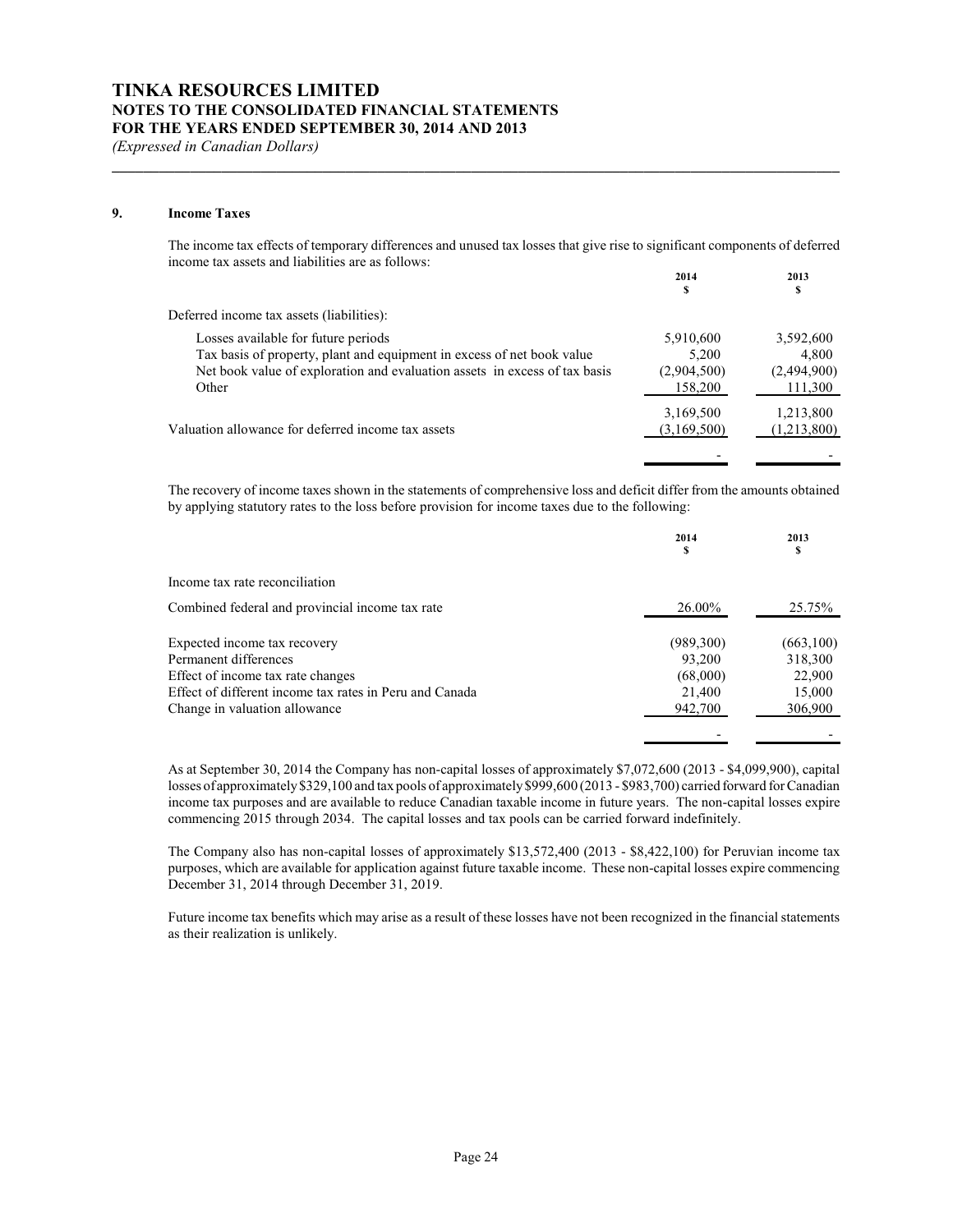#### **10. Segmented Information**

Substantially all of the Company's operations are in one industry, the exploration for precious metals. Management reviews the financial results according to expenditures by property. As at September 30, 2014 the Company's mineral properties are located in Peru and its corporate assets are located in Canada. The Company is in the exploration stage and, accordingly, has no reportable segment revenues or operating results.

**\_\_\_\_\_\_\_\_\_\_\_\_\_\_\_\_\_\_\_\_\_\_\_\_\_\_\_\_\_\_\_\_\_\_\_\_\_\_\_\_\_\_\_\_\_\_\_\_\_\_\_\_\_\_\_\_\_\_\_\_\_\_\_\_\_\_\_\_\_\_\_\_\_\_\_\_\_\_\_\_\_\_\_\_\_\_\_\_\_\_\_\_\_**

| Corporate<br>Canada<br>s  | <b>Mineral</b><br><b>Operations</b><br>Peru<br>\$ | <b>Total</b><br>S  |  |
|---------------------------|---------------------------------------------------|--------------------|--|
| 5,785,666                 | 124,649                                           | 5,910,315          |  |
|                           | 13,722,113                                        | 13,722,113         |  |
| 941                       | 65,624                                            | 66,565             |  |
| 5,786,607                 | 13,912,386                                        | 19,698,993         |  |
| September 30, 2013        |                                                   |                    |  |
| Corporate<br>Canada<br>\$ | <b>Mineral</b><br><b>Operations</b><br>Peru<br>\$ | <b>Total</b><br>\$ |  |
| 1,591,417                 | 104,246                                           | 1,695,663          |  |
|                           | 10,103,010                                        | 10,103,010         |  |
| 2,713                     | 66,171                                            | 68,884             |  |
| 750                       |                                                   | 750                |  |
|                           |                                                   |                    |  |
|                           |                                                   | September 30, 2014 |  |

#### **11. Financial Instruments and Risk Management**

#### *Categories of Financial Assets and Financial Liabilities*

Financial instruments are classified into one of the following four categories: fair value through profit or loss ("FVTPL"); held-to-maturity investments; loans and receivables; and available-for-sale. The carrying values of the Company's financial instruments are classified into the following categories:

| <b>Financial Instrument</b>              | Category              | September 30,<br>2014 | September 30,<br>2013 |
|------------------------------------------|-----------------------|-----------------------|-----------------------|
| Cash                                     | <b>FVTPL</b>          | 5,838,547             | 1,653,410             |
| Amounts receivable                       | Loans and receivables | 7.503                 | 2.765                 |
| Accounts payable and accrued liabilities | Other liabilities     | (420, 104)            | (255, 031)            |

The Company's financial instruments recorded at fair value require disclosure about how the fair value was determined based on significant levels of inputs described in the following hierarchy:

Level 1 - Quoted prices are available in active markets for identical assets or liabilities as of the reporting date. Active markets are those in which transactions occur in sufficient frequency and value to provide pricing information on an ongoing basis.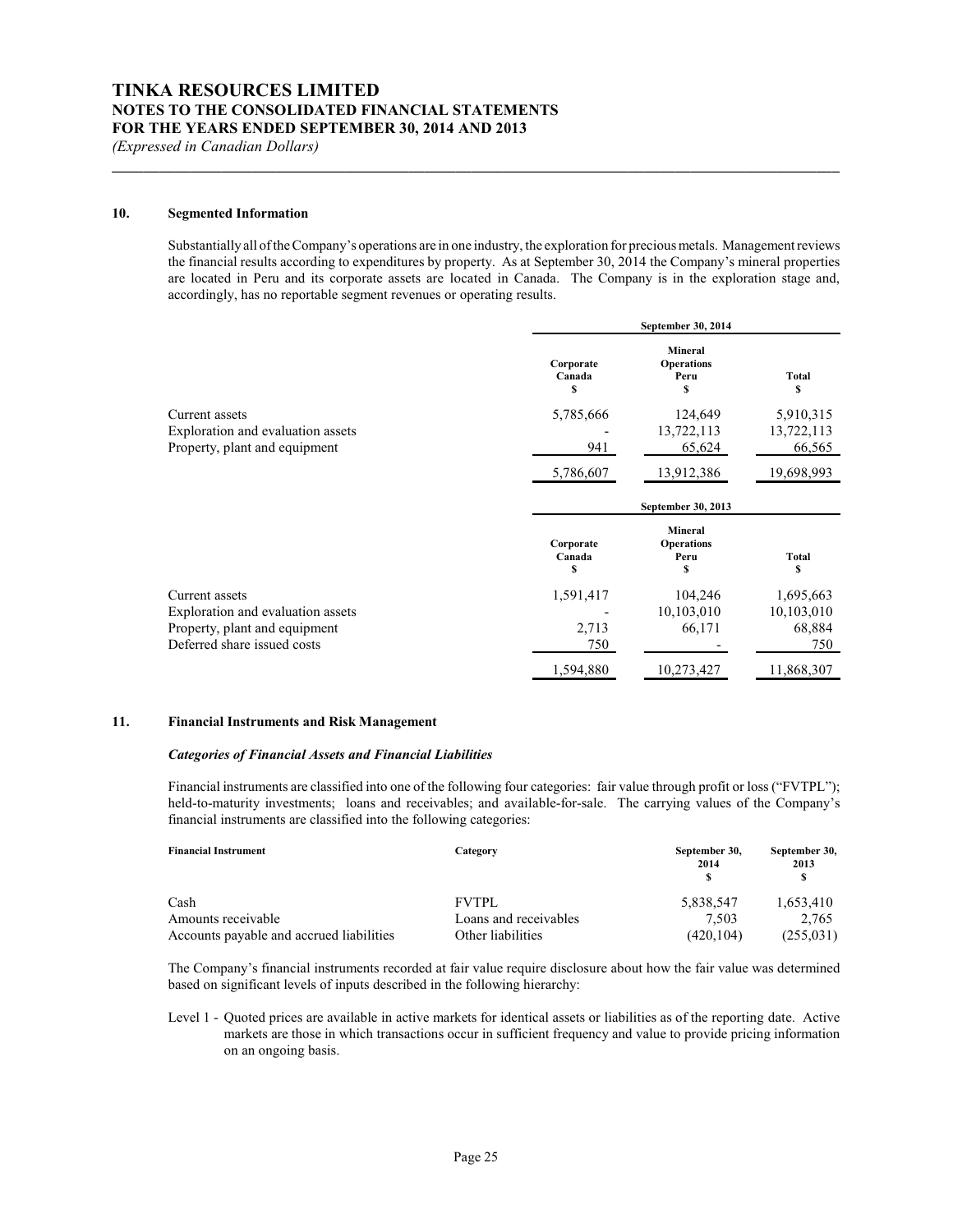#### **11. Financial Instruments and Risk Management** (continued)

Level 2 - Pricing inputs are other than quoted prices in active markets included in Level 1. Prices in Level 2 are either directly or indirectly observable as of the reporting date. Level 2 valuations are based on inputs including quoted forward prices for commodities, time value and volatility factors, which can be substantially observed or corroborated in the market place.

**\_\_\_\_\_\_\_\_\_\_\_\_\_\_\_\_\_\_\_\_\_\_\_\_\_\_\_\_\_\_\_\_\_\_\_\_\_\_\_\_\_\_\_\_\_\_\_\_\_\_\_\_\_\_\_\_\_\_\_\_\_\_\_\_\_\_\_\_\_\_\_\_\_\_\_\_\_\_\_\_\_\_\_\_\_\_\_\_\_\_\_\_\_**

Level 3 - Valuations in this level are those with inputs for the asset or liability that are not based on observable market data.

The recorded amounts for amounts receivable and accounts payable and accrued liabilities approximate their fair value due to their short-term nature. The Company's fair value of cash under the fair value hierarchy is measured using Level 1 inputs.

The Company's risk exposures and the impact on the Company's financial instruments are summarized below:

#### *Credit Risk*

Credit risk is the risk of loss associated with a counterparty's inability to fulfill its payment obligations. The Company's credit risk is primarily attributable to cash and amounts receivable. Management believes that the credit risk concentration with respect to financial instruments included in cash and amounts receivable is remote.

#### *Liquidity Risk*

Liquidity risk is the risk that the Company will not have the resources to meet its obligations as they fall due. The Company manages this risk by closelymonitoring cash forecasts and managing resources to ensure that it will have sufficient liquidity to meet its obligations. All of the Company's financial liabilities are classified as current and are anticipated to mature within the next fiscal period. The following table is based on the contractual maturity dates of financial assets and the earliest date on which the Company can be required to settle financial liabilities.

|                                          | Contractual Maturity Analysis at September 30, 2014 |                                                     |                        |                      |             |
|------------------------------------------|-----------------------------------------------------|-----------------------------------------------------|------------------------|----------------------|-------------|
|                                          | Less than<br>3 Months<br>\$                         | $3 - 12$<br><b>Months</b><br>\$                     | $1 - 5$<br>Years<br>\$ | Over<br>5 Years<br>S | Total<br>S  |
| Cash                                     | 5,838,547                                           |                                                     |                        |                      | 5,838,547   |
| Amounts receivable                       | 7,503                                               |                                                     |                        |                      | 7,503       |
| Accounts payable and accrued liabilities | (420, 104)                                          |                                                     |                        |                      | (420, 104)  |
|                                          |                                                     | Contractual Maturity Analysis at September 30, 2013 |                        |                      |             |
|                                          | Less than<br>3 Months<br>\$                         | $3 - 12$<br><b>Months</b><br>\$                     | $1 - 5$<br>Years<br>S  | Over<br>5 Years<br>S | Total<br>\$ |
| Cash                                     | 1,653,410                                           |                                                     |                        | ٠                    | 1,653,410   |
| Amounts receivable                       | 2,765                                               |                                                     |                        |                      | 2,765       |
| Accounts payable and accrued liabilities | (255, 031)                                          |                                                     |                        |                      | (255, 031)  |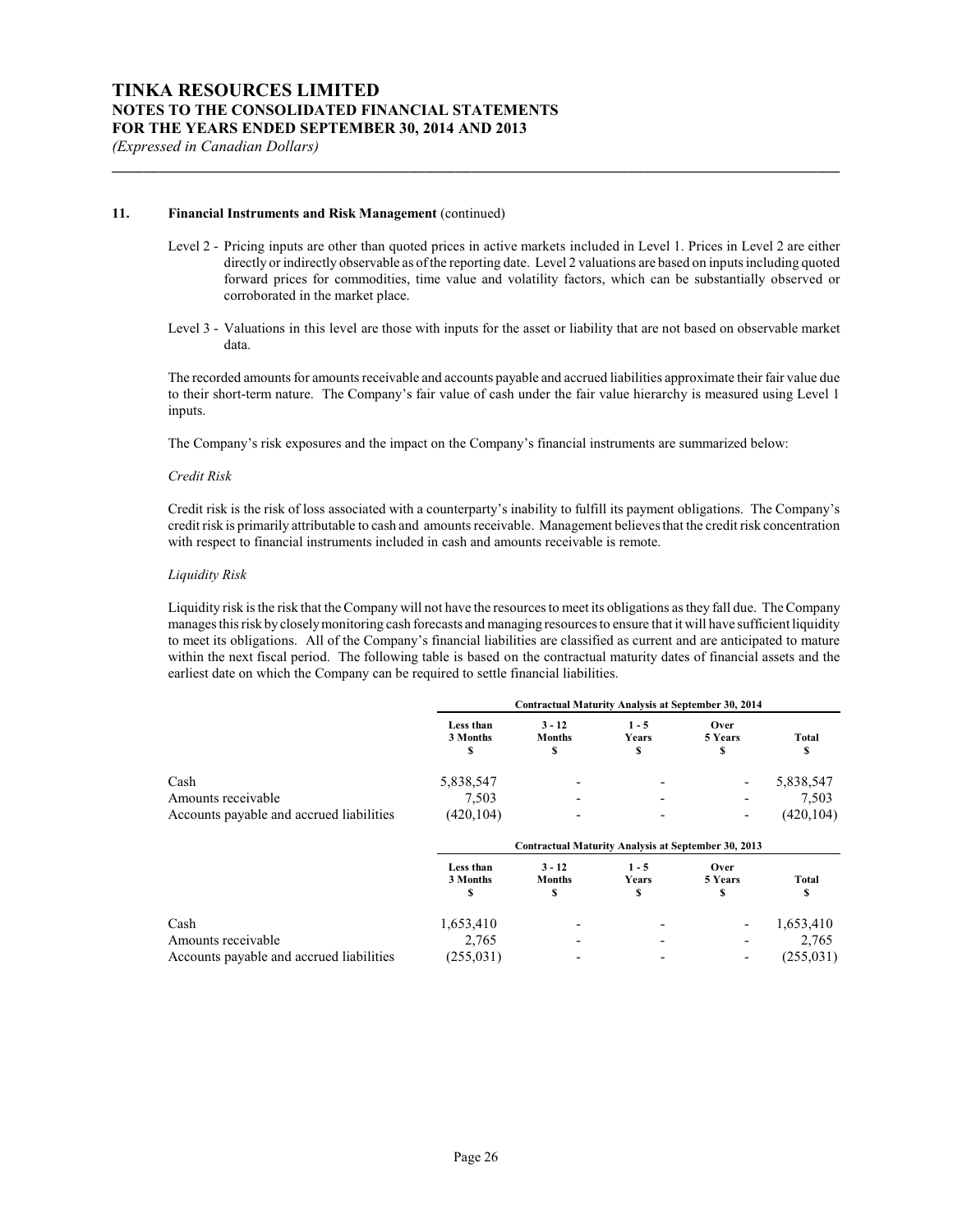#### **11. Financial Instruments and Risk Management** (continued)

#### *Market Risk*

Market risk is the risk of loss that may arise from changes in market factors such as interest rates, foreign exchange rates, and commodity and equity prices. These fluctuations may be significant.

**\_\_\_\_\_\_\_\_\_\_\_\_\_\_\_\_\_\_\_\_\_\_\_\_\_\_\_\_\_\_\_\_\_\_\_\_\_\_\_\_\_\_\_\_\_\_\_\_\_\_\_\_\_\_\_\_\_\_\_\_\_\_\_\_\_\_\_\_\_\_\_\_\_\_\_\_\_\_\_\_\_\_\_\_\_\_\_\_\_\_\_\_\_**

#### (a) Interest Rate Risk

The Company is exposed to interest rate risk to the extent that the cash bear floating rates of interest. The interest rate risk on cash and on the Company's obligations are not considered significant.

#### (b) Foreign Currency Risk

The Company has operations in Canada and Peru which are subject to foreign currency fluctuations. The Company's operating expenses are incurred in Canadian Dollars and Peruvian Nuevo Soles and the fluctuation of the Canadian dollar in relation to other currencies will have an impact upon the profitability of the Company and may also affect the value of the Company's assets and the amount of shareholders' equity. The Company has not entered into any agreements or purchased any instruments to hedge possible currency risks. At September 30, 2014, 1 Canadian Dollar was equal to 2.58 Peruvian Nuevo Soles.

Balances are as follows:

|                                          | Peruvian<br><b>Nuevo Soles</b> | <b>CDN</b> \$<br>Equivalent |
|------------------------------------------|--------------------------------|-----------------------------|
| Cash                                     | 286,673                        | 111,102                     |
| Amounts receivable                       | 19,359                         | 7,503                       |
| Accounts payable and accrued liabilities | (742, 103)                     | (287, 608)                  |
|                                          | (436, 071)                     | (169,003)                   |

Based on the net exposures as of September 30, 2014 and, assuming that all other variables remain constant, a 10% fluctuation on the Canadian Dollar against the Peruvian Nuevo Soles would result in an increase or decrease of approximately \$15,500.

#### *Capital Management*

The Company manages its capital structure and makes adjustments to it, based on the funds available to the Company, in order to support the acquisition and exploration of mineral properties. The Board of Directors does not establish quantitative return on capital criteria for management, but rather relies on the expertise of the Company's management to sustain future development of the business. The Company defines capital that it manages as share capital and cash. The Company will continue to assess new properties and seek to acquire an interest in additional properties if it feels there is sufficient geologic or economic potential and if it has adequate financial resources to do so. Management reviews its capital management approach on an ongoing basis and believes that this approach, given the relative size of the Company, is reasonable.